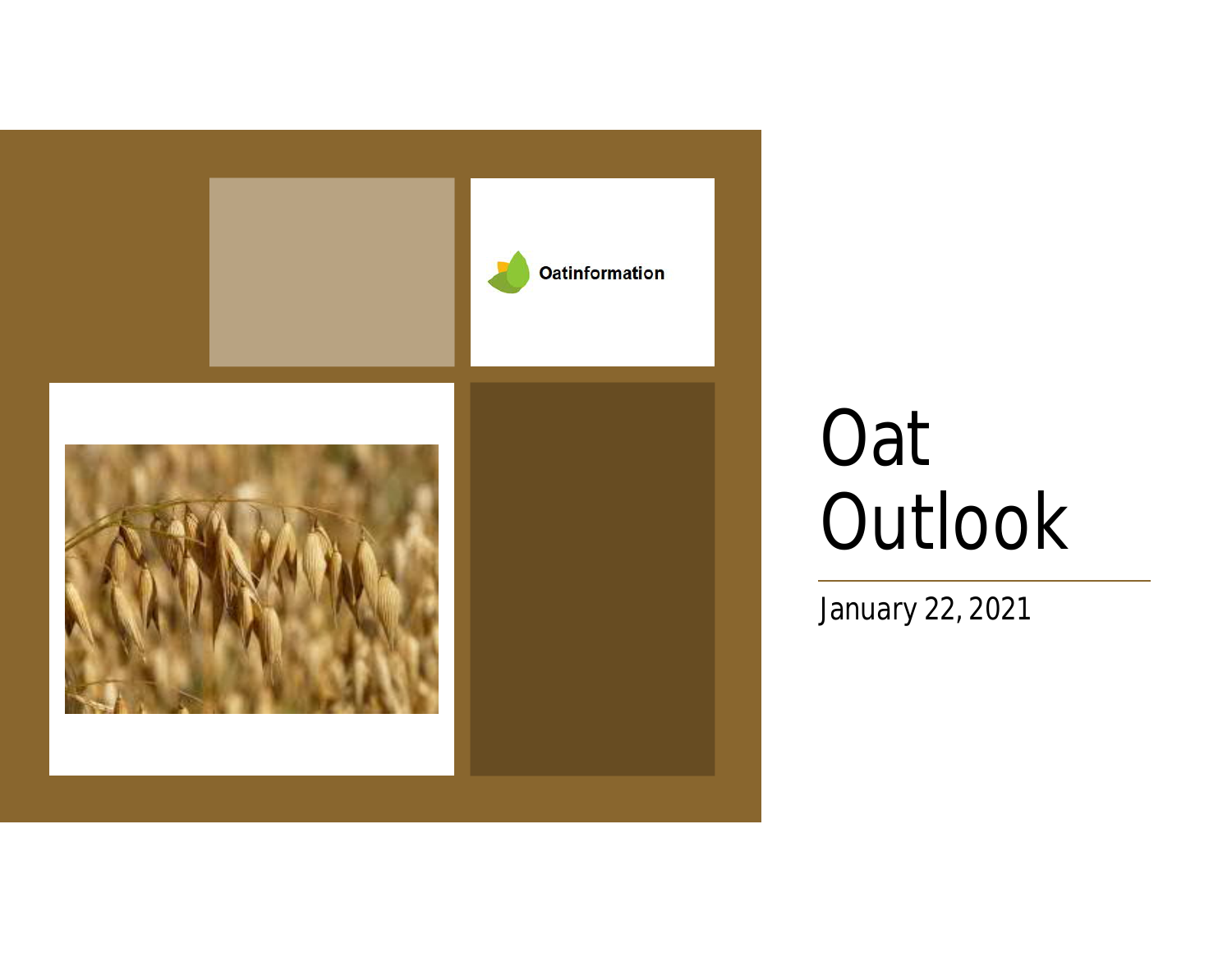

- Quick global oat overview
- North American oat markets
- Wild cards!
- Outlook for oat markets

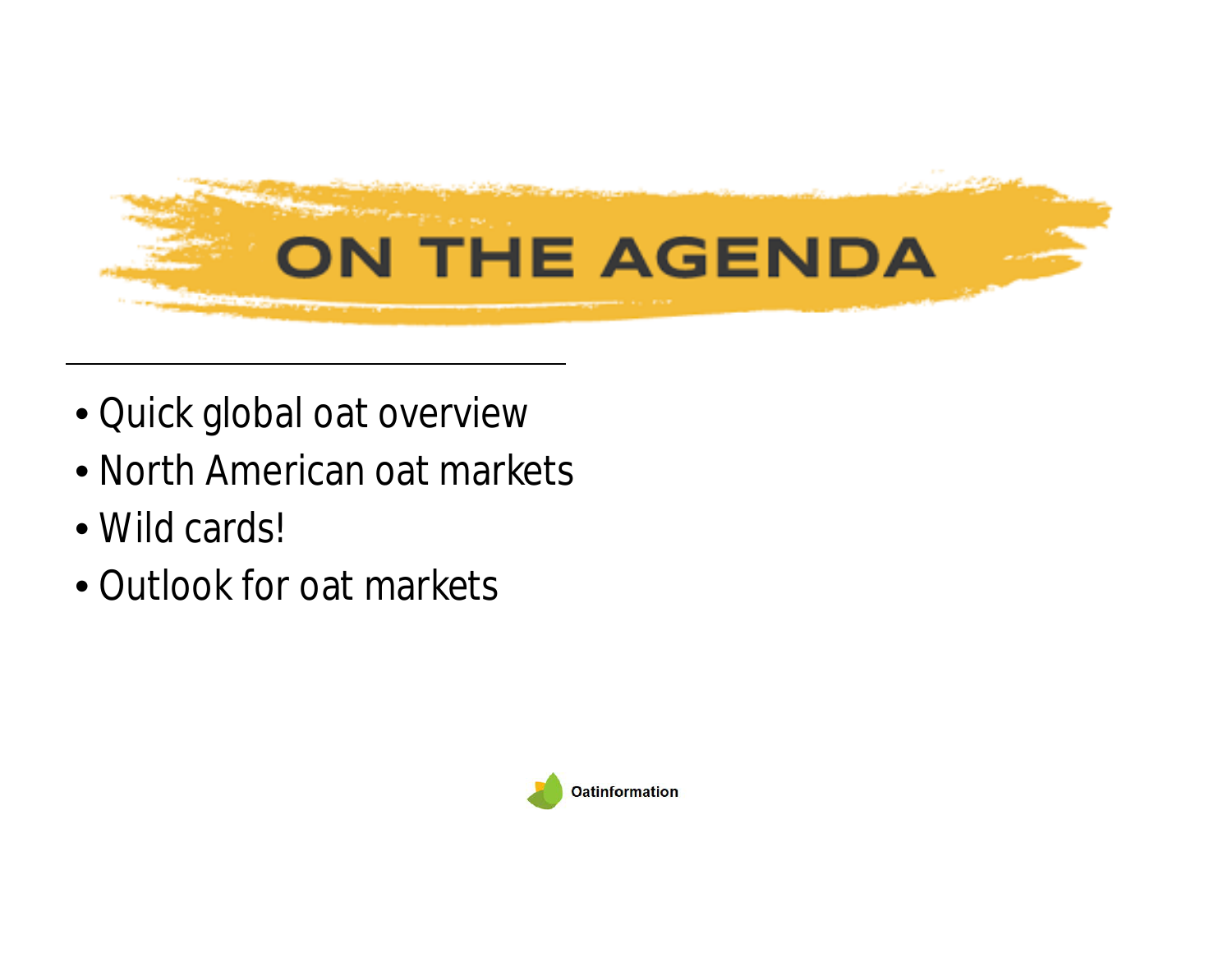#### What's Driving the Oat Market

- Continue strong demand for oat food products.
- COVID drives oat demand sharply higher YOY.
- Unprecedented Chile oat imports.
- Tightening global grains supplies providing bottom to oat prices.
- Regional supply/balance issues.

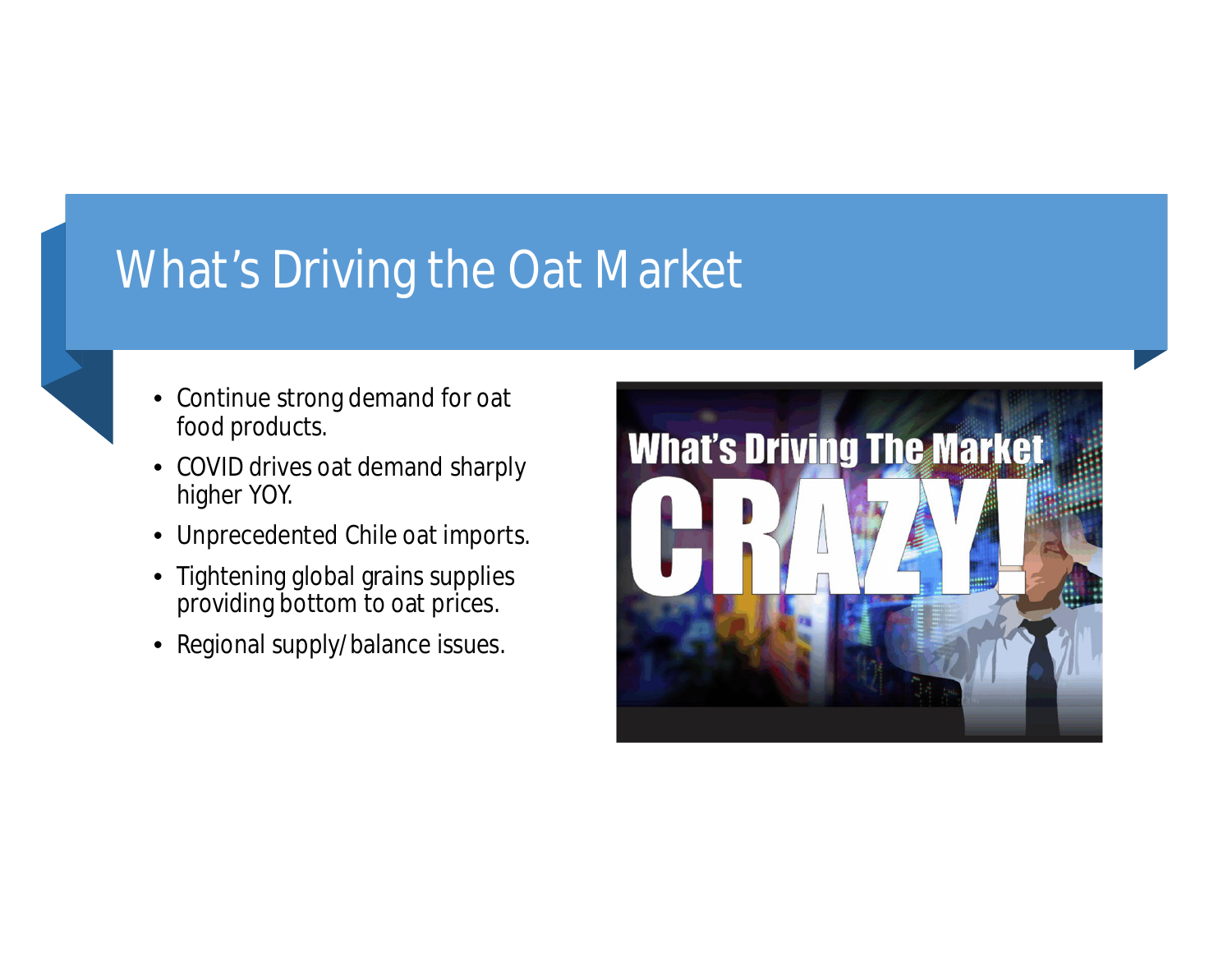# Global Oat **Outlook**

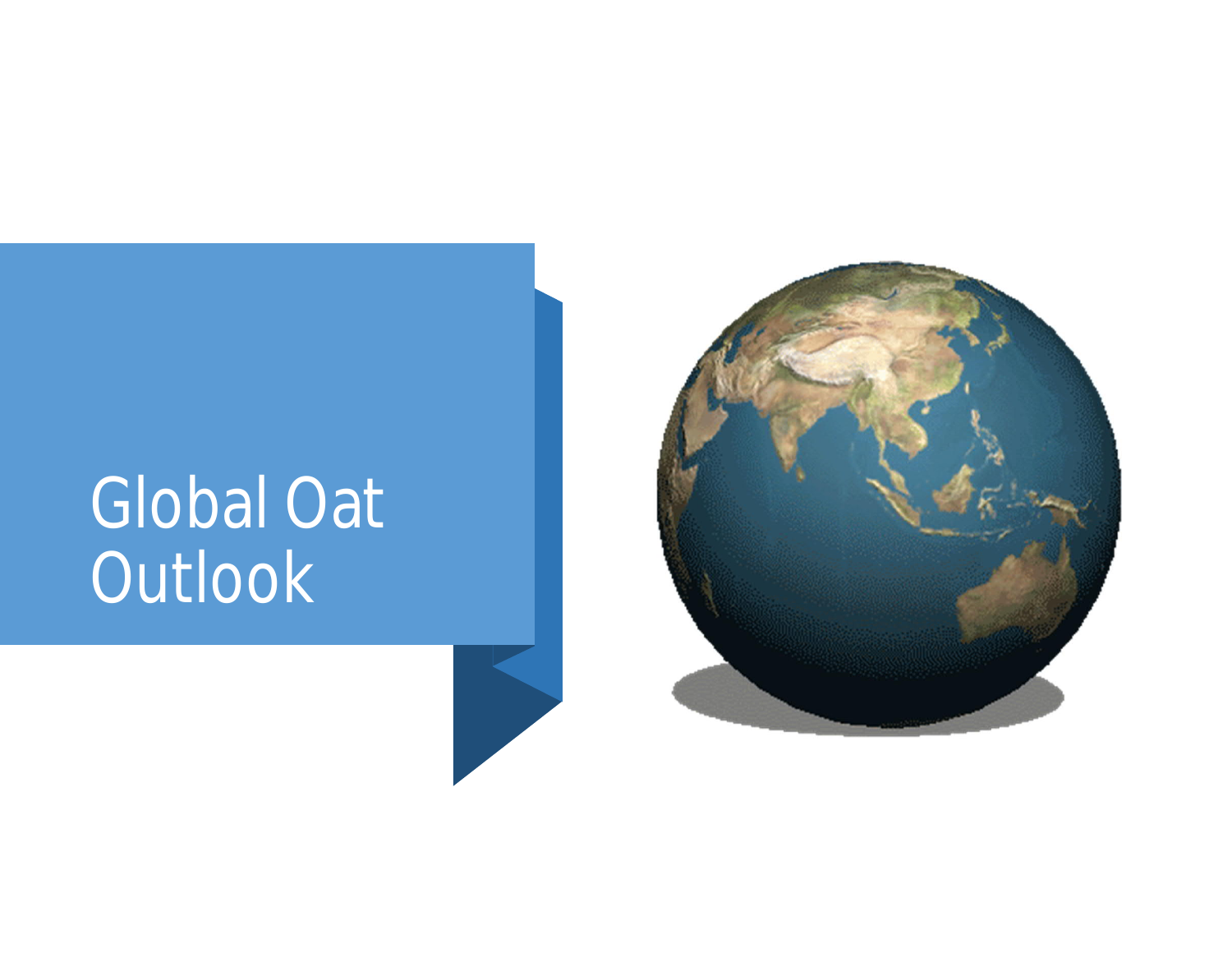#### Global Oat Supplies – Major Markets



![](_page_4_Picture_2.jpeg)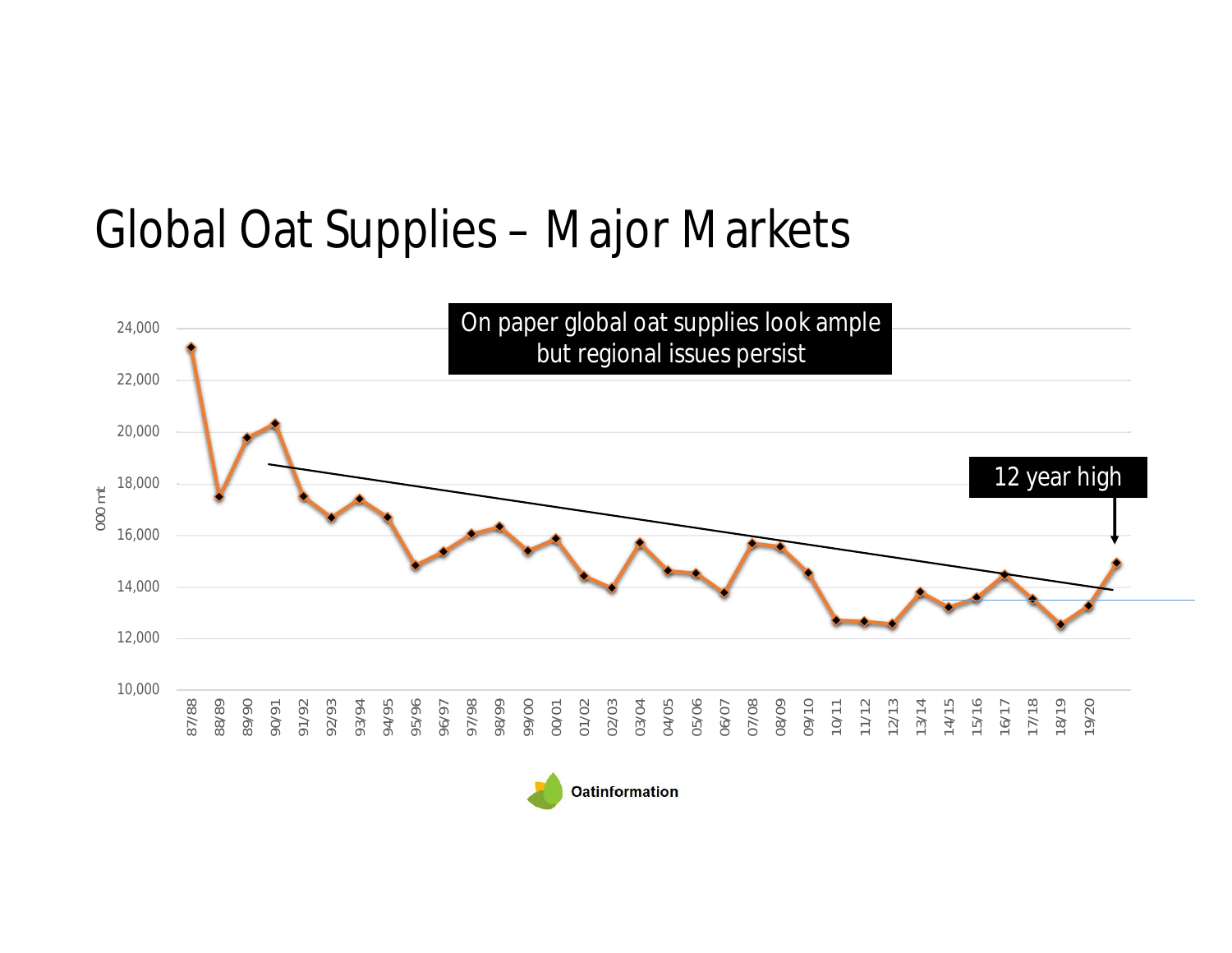## EU/UK Oat Supplies – Major Countries

![](_page_5_Figure_1.jpeg)

![](_page_5_Picture_2.jpeg)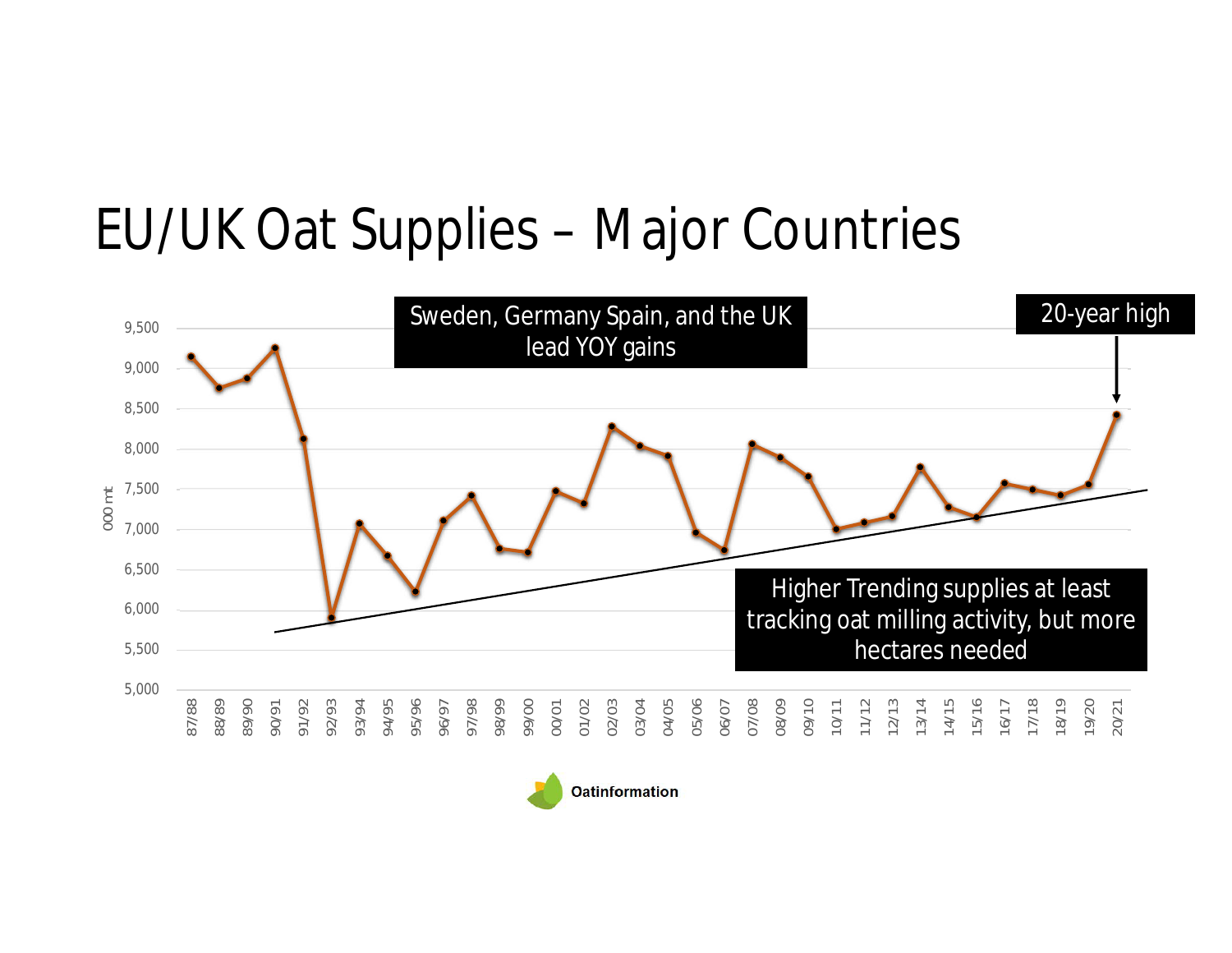#### North American Oat Supplies

![](_page_6_Figure_1.jpeg)

![](_page_6_Picture_2.jpeg)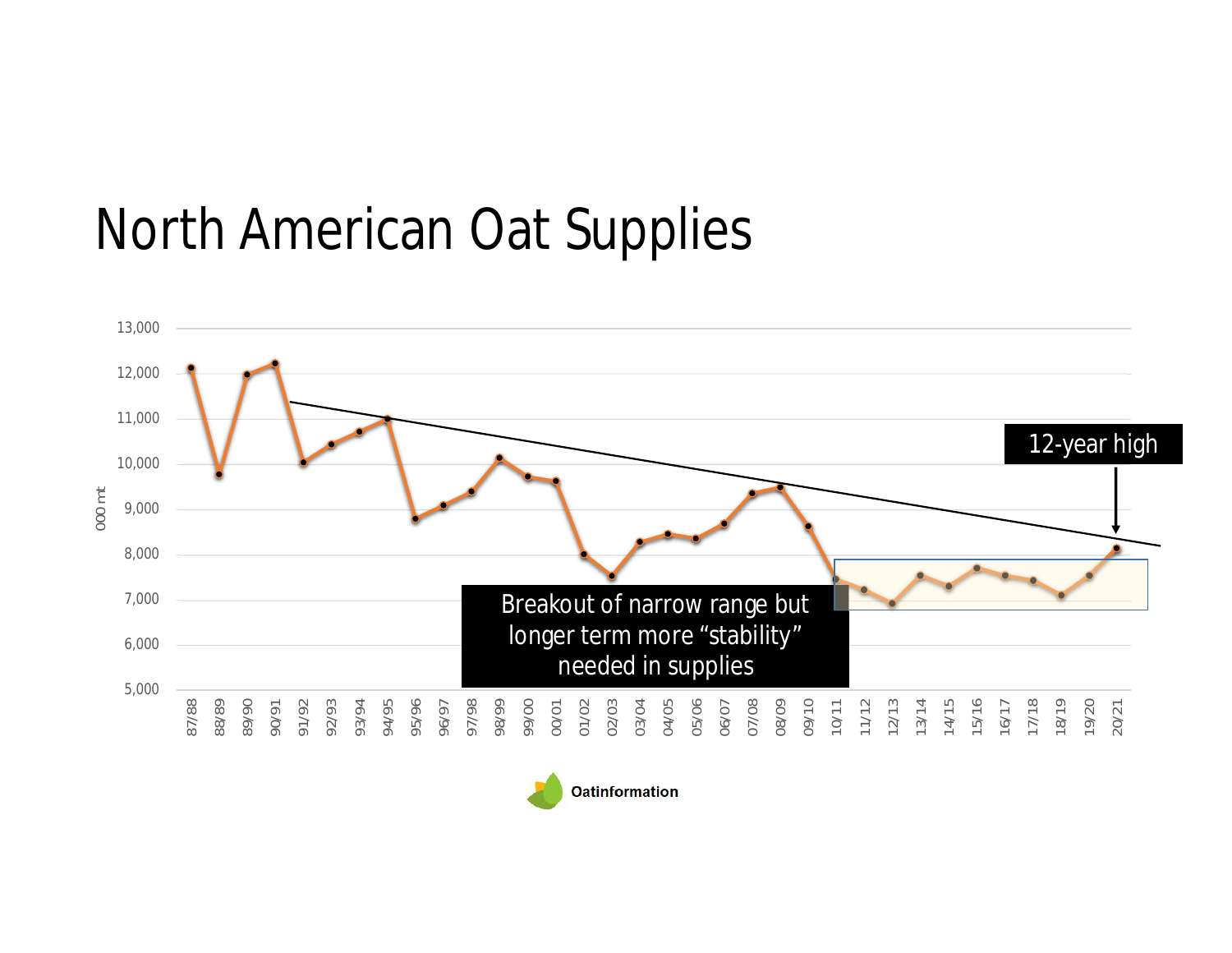## Australia Oat Supplies

![](_page_7_Figure_1.jpeg)

![](_page_7_Picture_2.jpeg)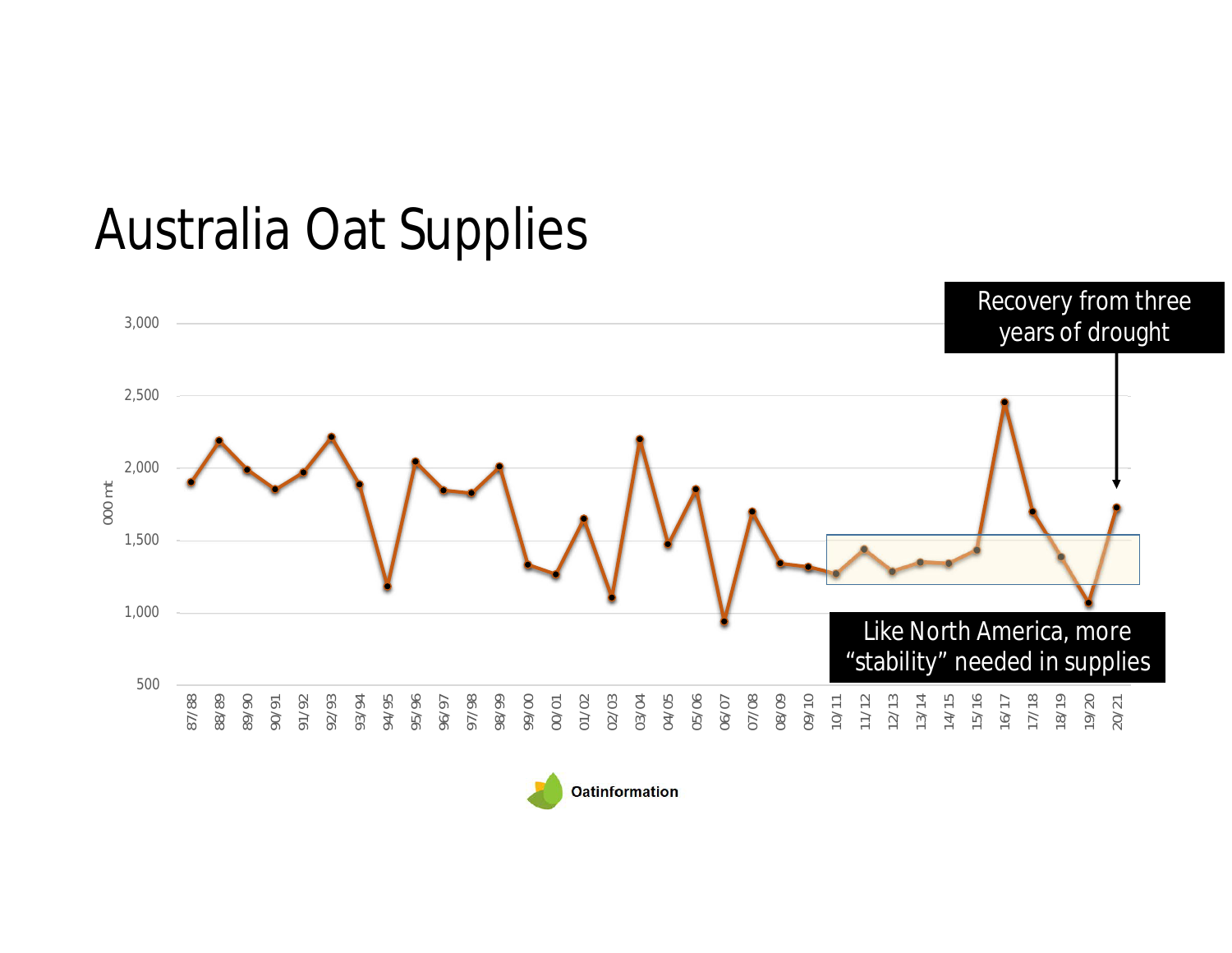#### Oat Milling - Major Global Oat Markets - YOY and 5 Year Growth

![](_page_8_Figure_1.jpeg)

![](_page_8_Picture_2.jpeg)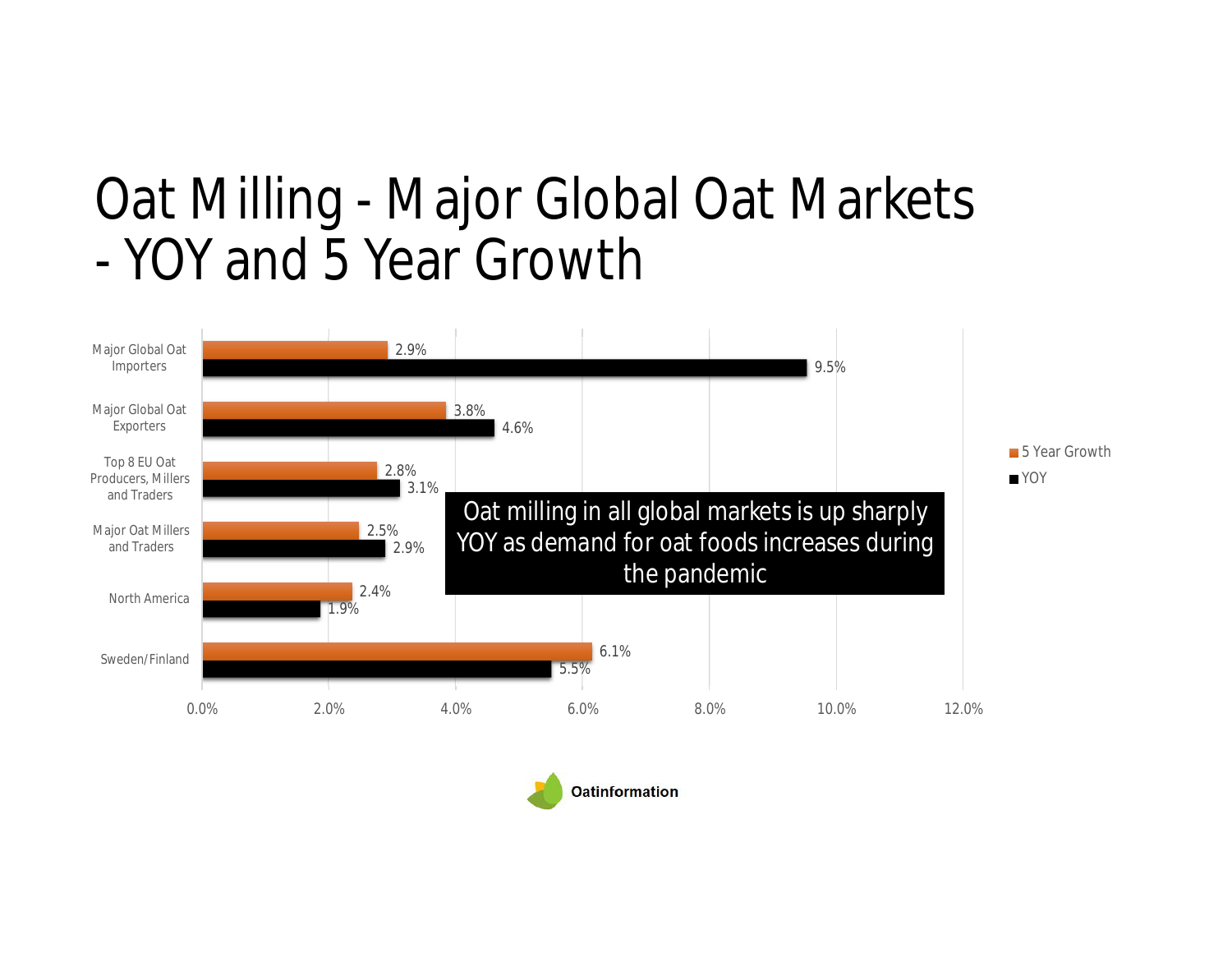![](_page_9_Picture_0.jpeg)

### Australia Oat **Outlook**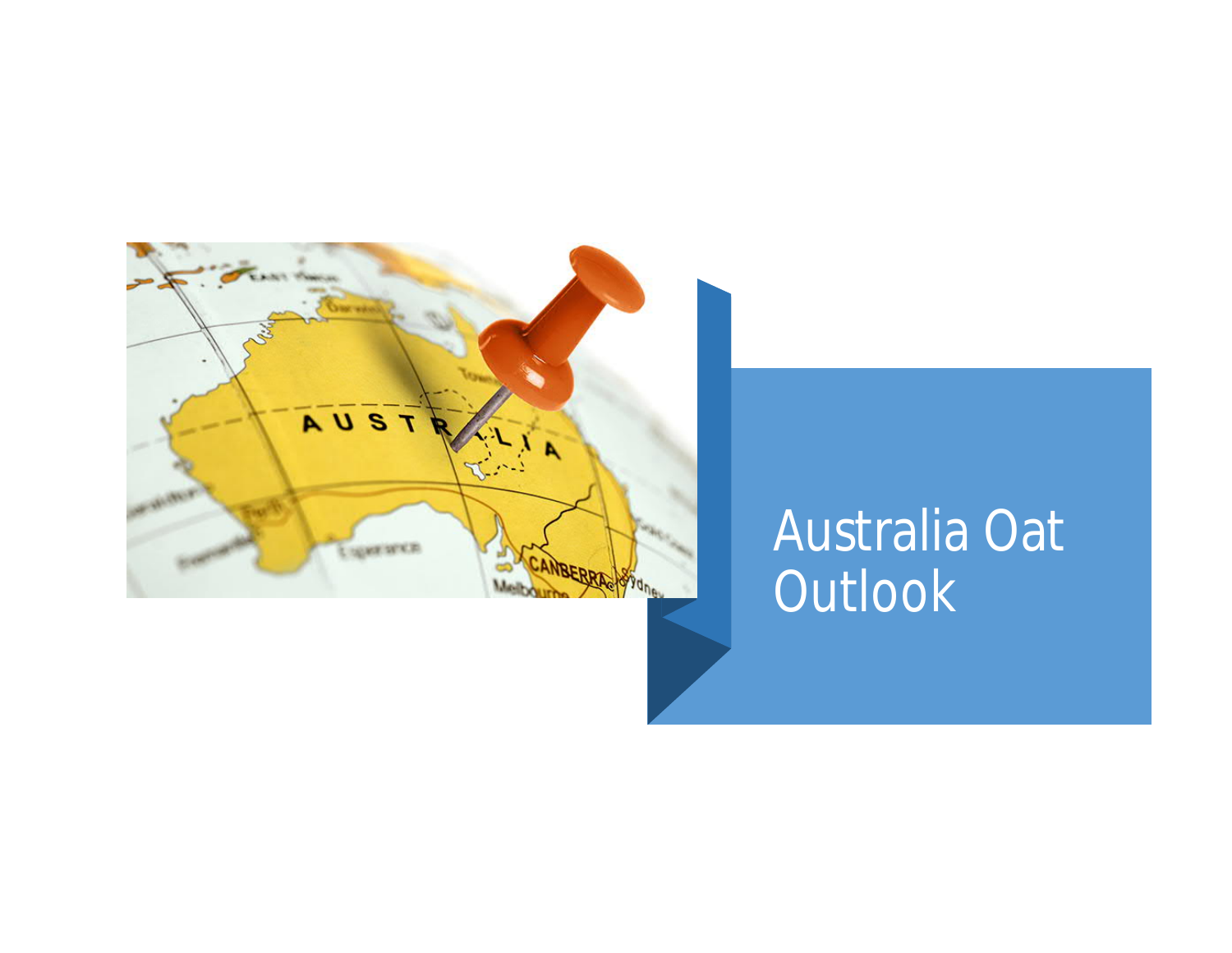### Australia Oat Production

![](_page_10_Figure_1.jpeg)

![](_page_10_Picture_2.jpeg)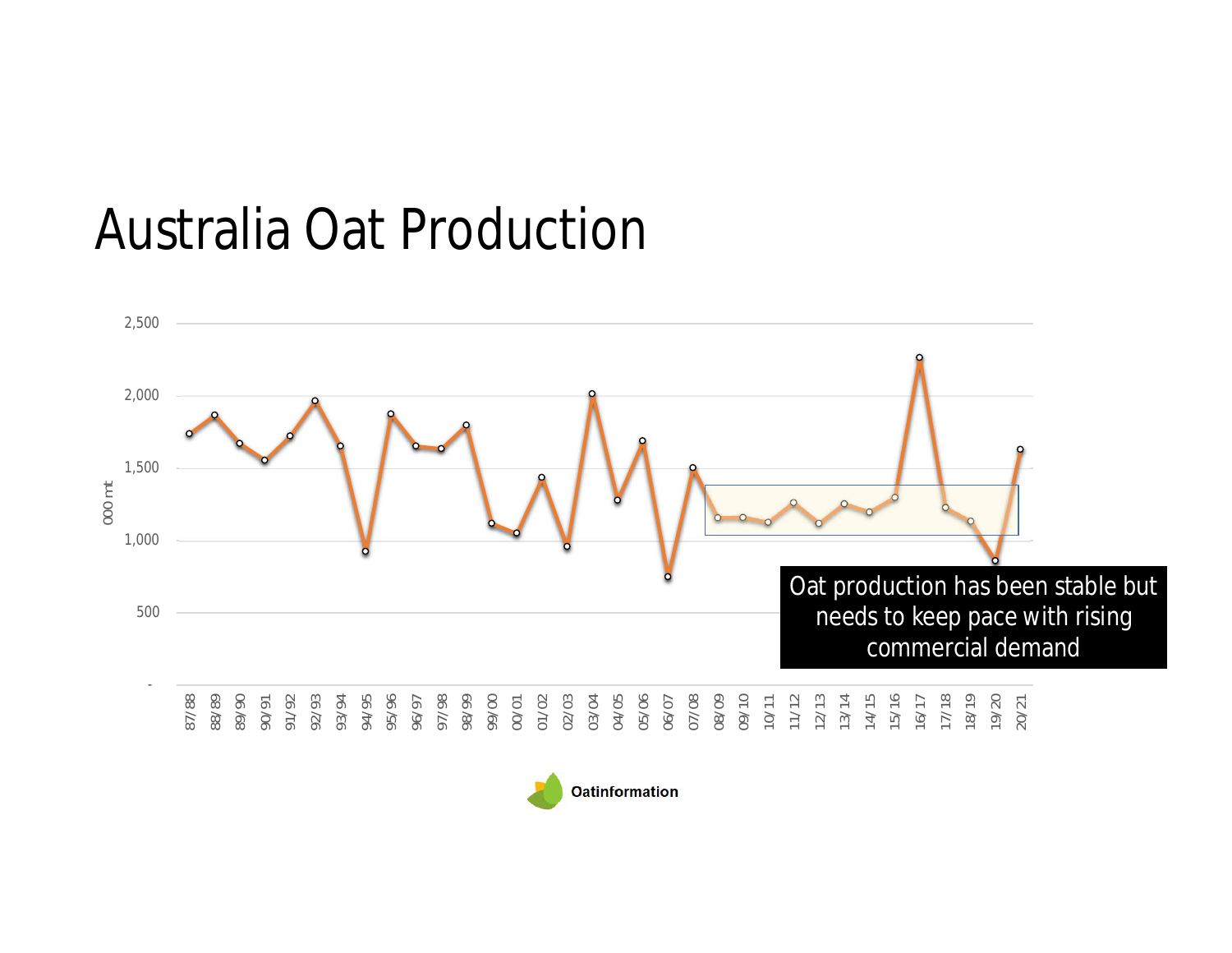# Australia Raw Oat Exports & Milling

2020 oat crop recovery should see higher raw oat exports – milling use will continue to make record highs

![](_page_11_Figure_2.jpeg)

![](_page_11_Picture_3.jpeg)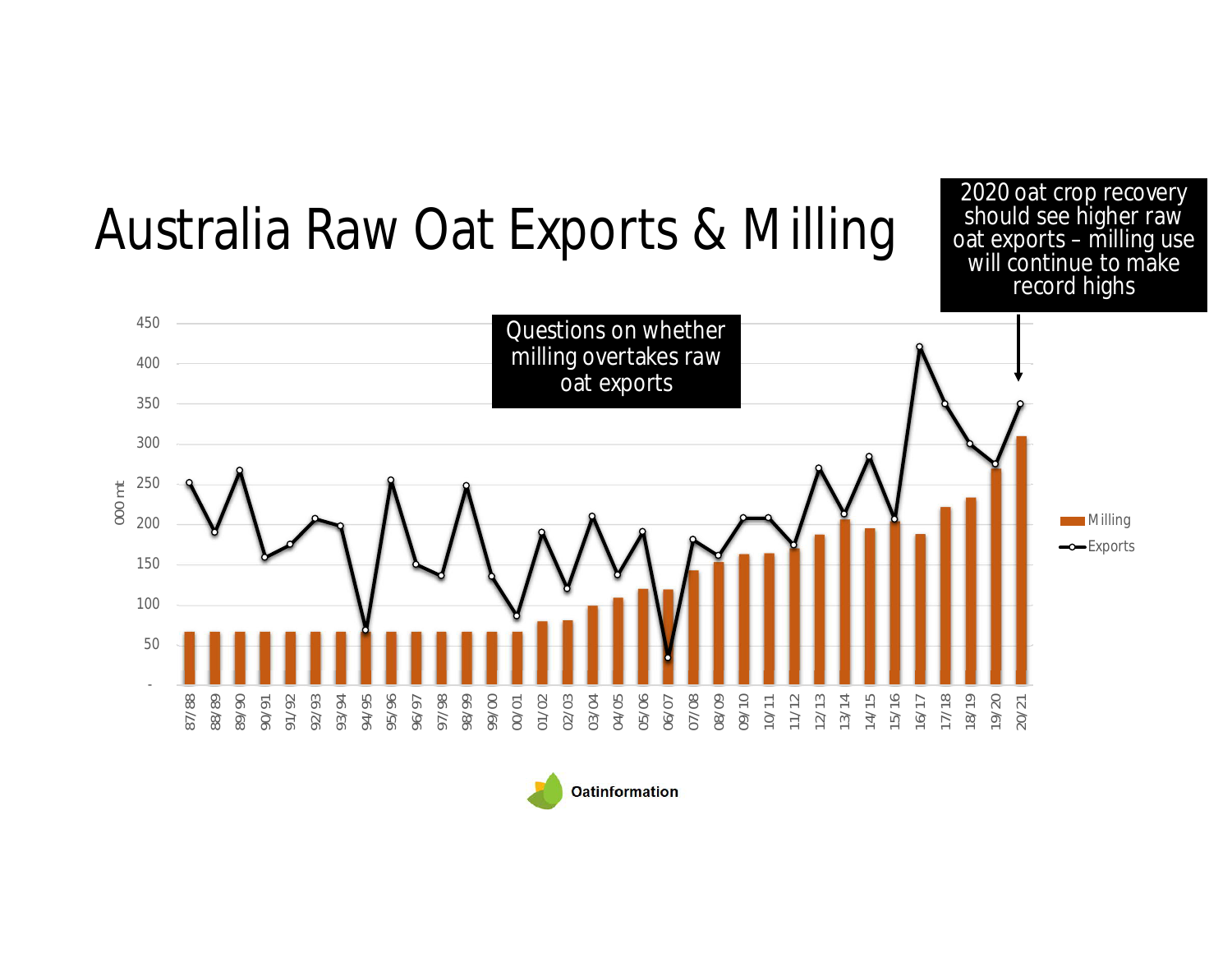![](_page_12_Figure_0.jpeg)

#### Australia Oat Product Exports

**Oatinformation**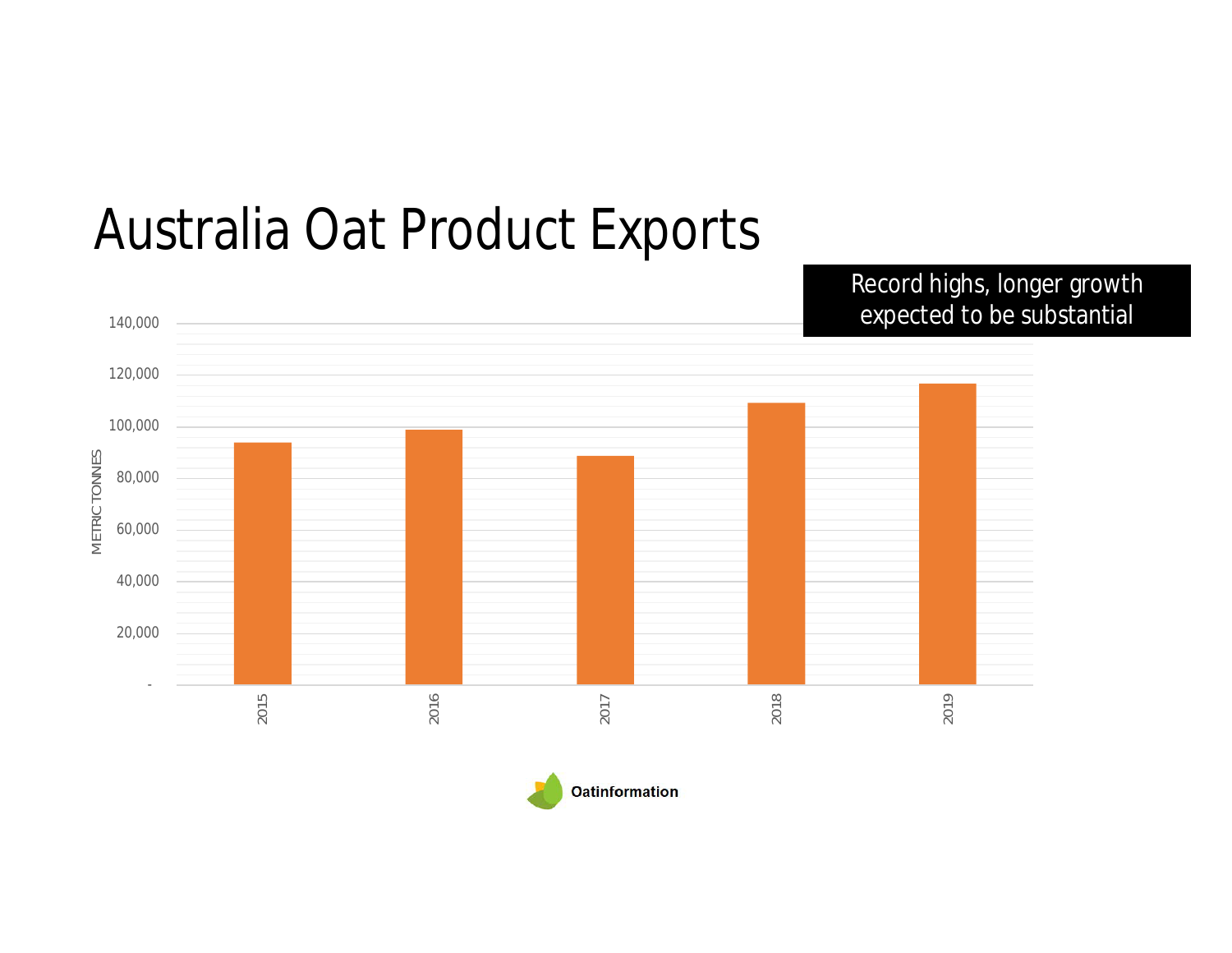#### Australia Oat Product Export Growth – 5 Year CAGR

![](_page_13_Figure_1.jpeg)

![](_page_13_Picture_2.jpeg)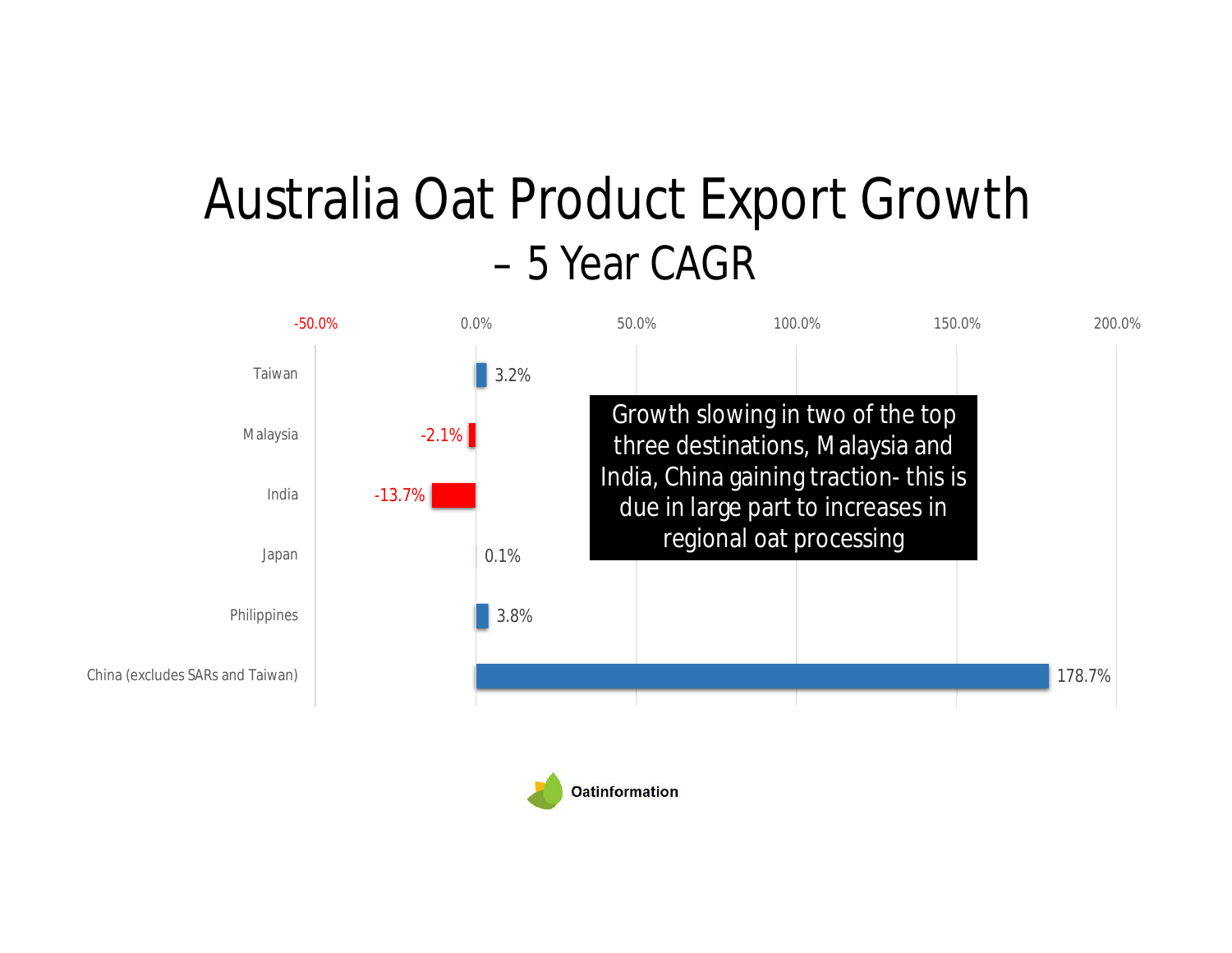![](_page_14_Picture_0.jpeg)

## North American Oat **Outlook**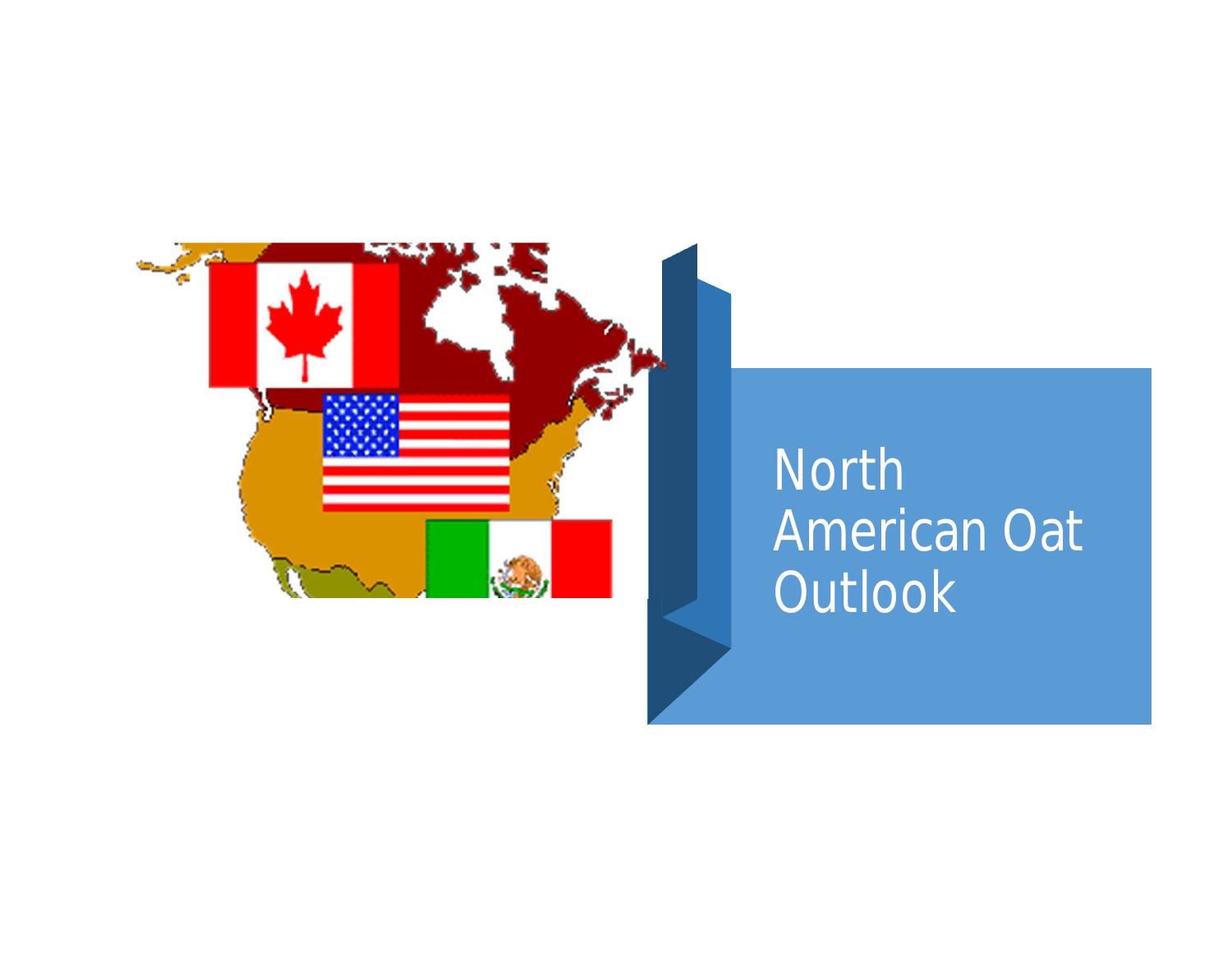![](_page_15_Figure_0.jpeg)

![](_page_15_Picture_1.jpeg)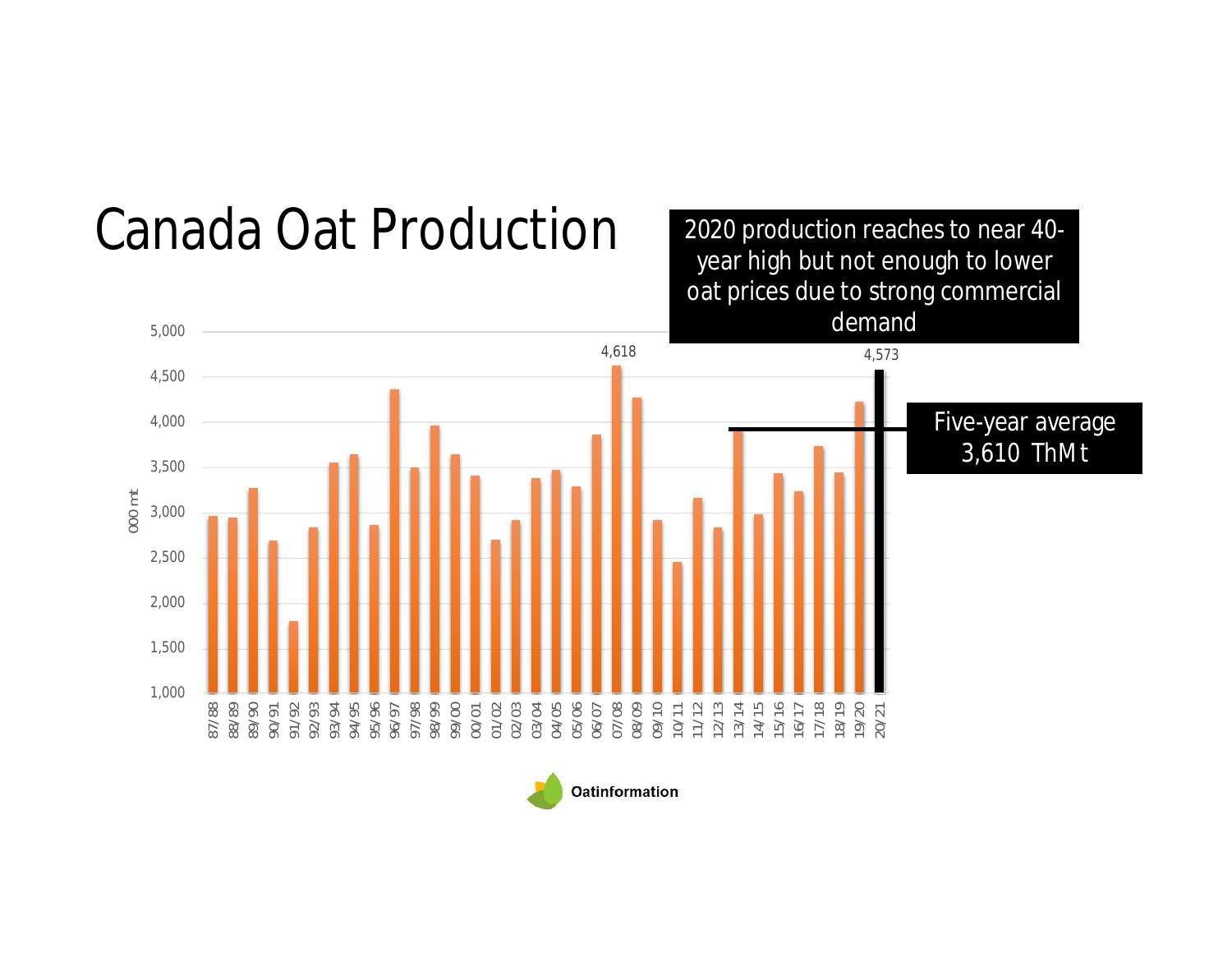#### Canada Raw Oat and Oat Product Trade

![](_page_16_Figure_1.jpeg)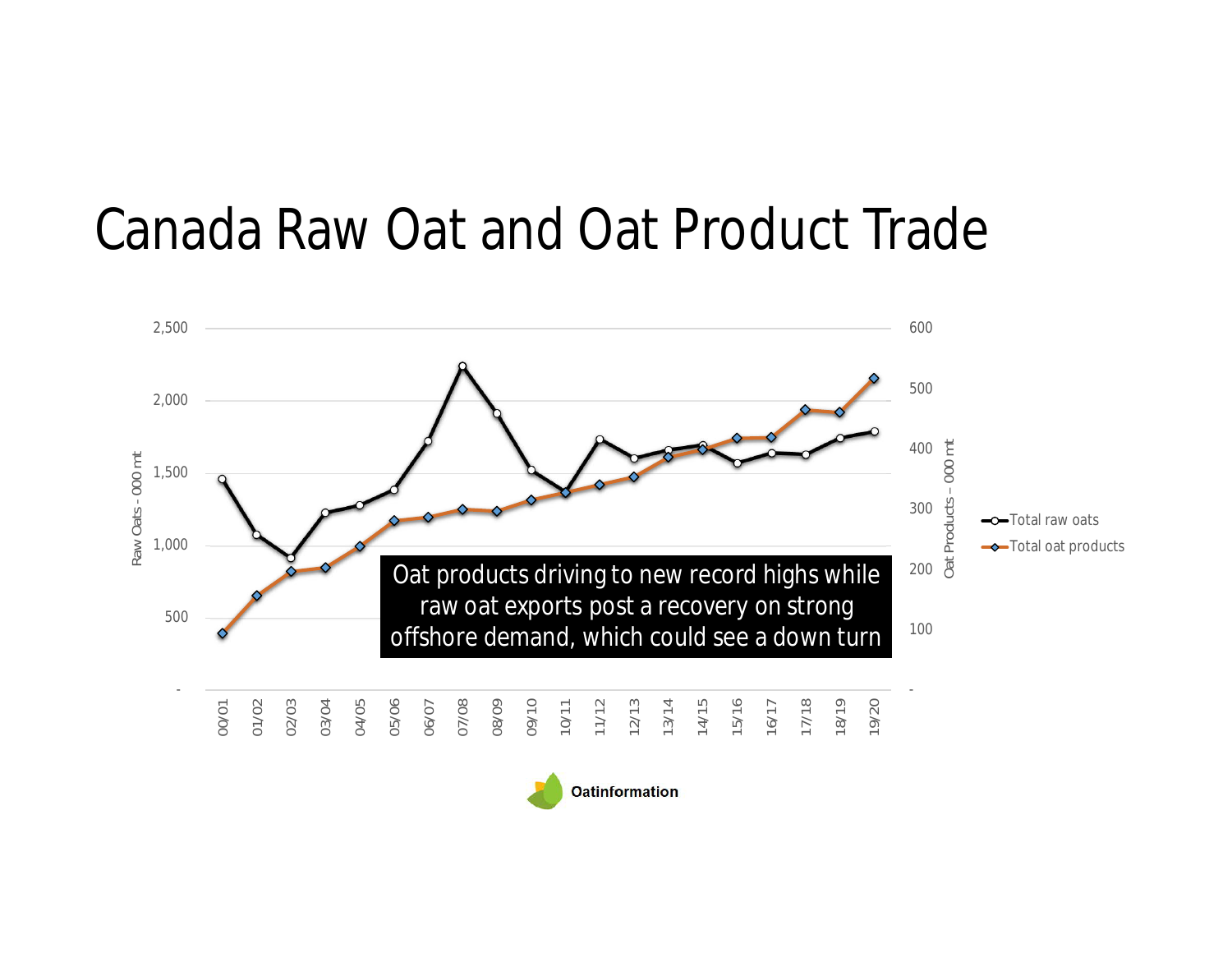![](_page_17_Figure_0.jpeg)

![](_page_17_Picture_1.jpeg)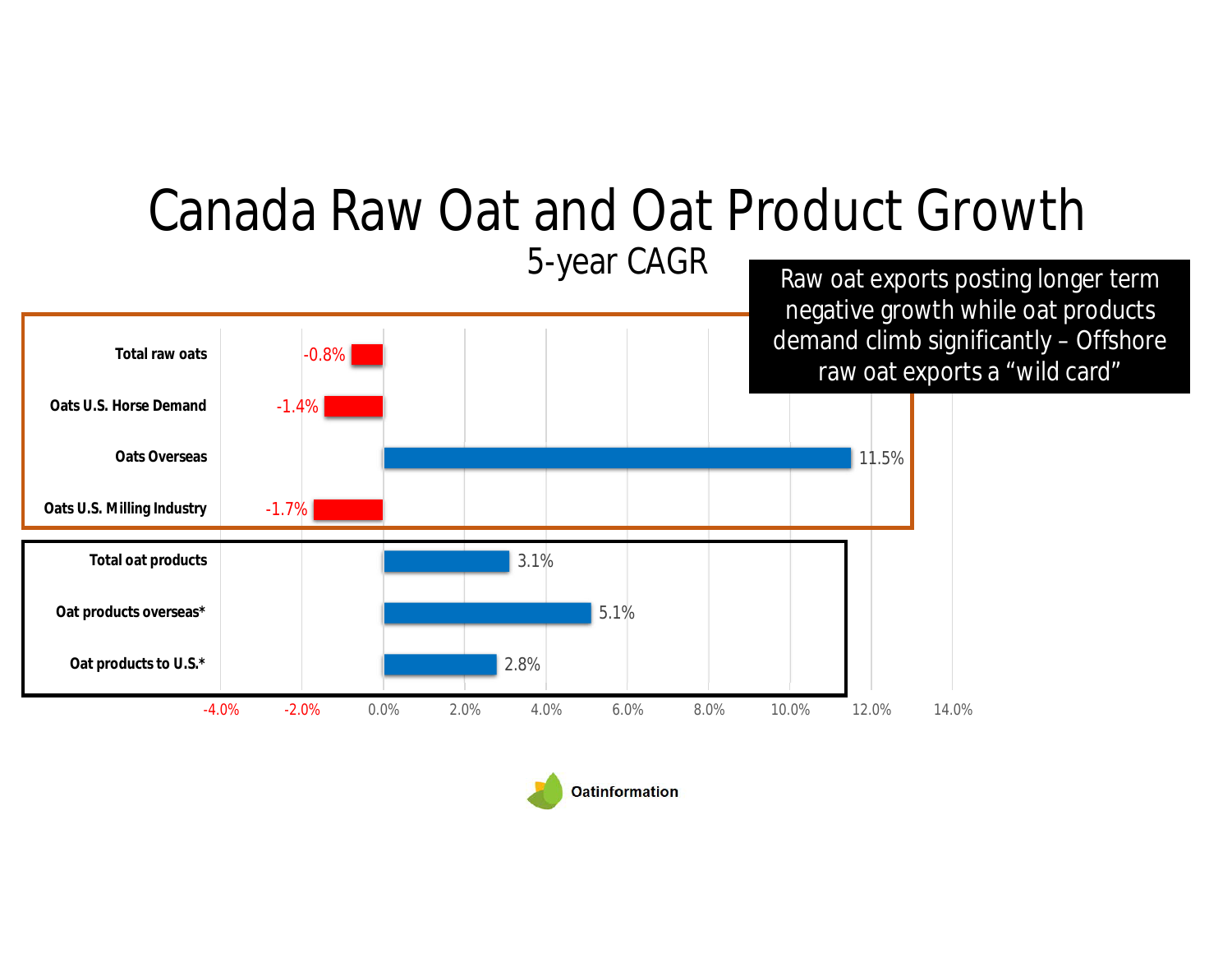![](_page_18_Figure_0.jpeg)

#### Canada Oat End Stocks

![](_page_18_Picture_2.jpeg)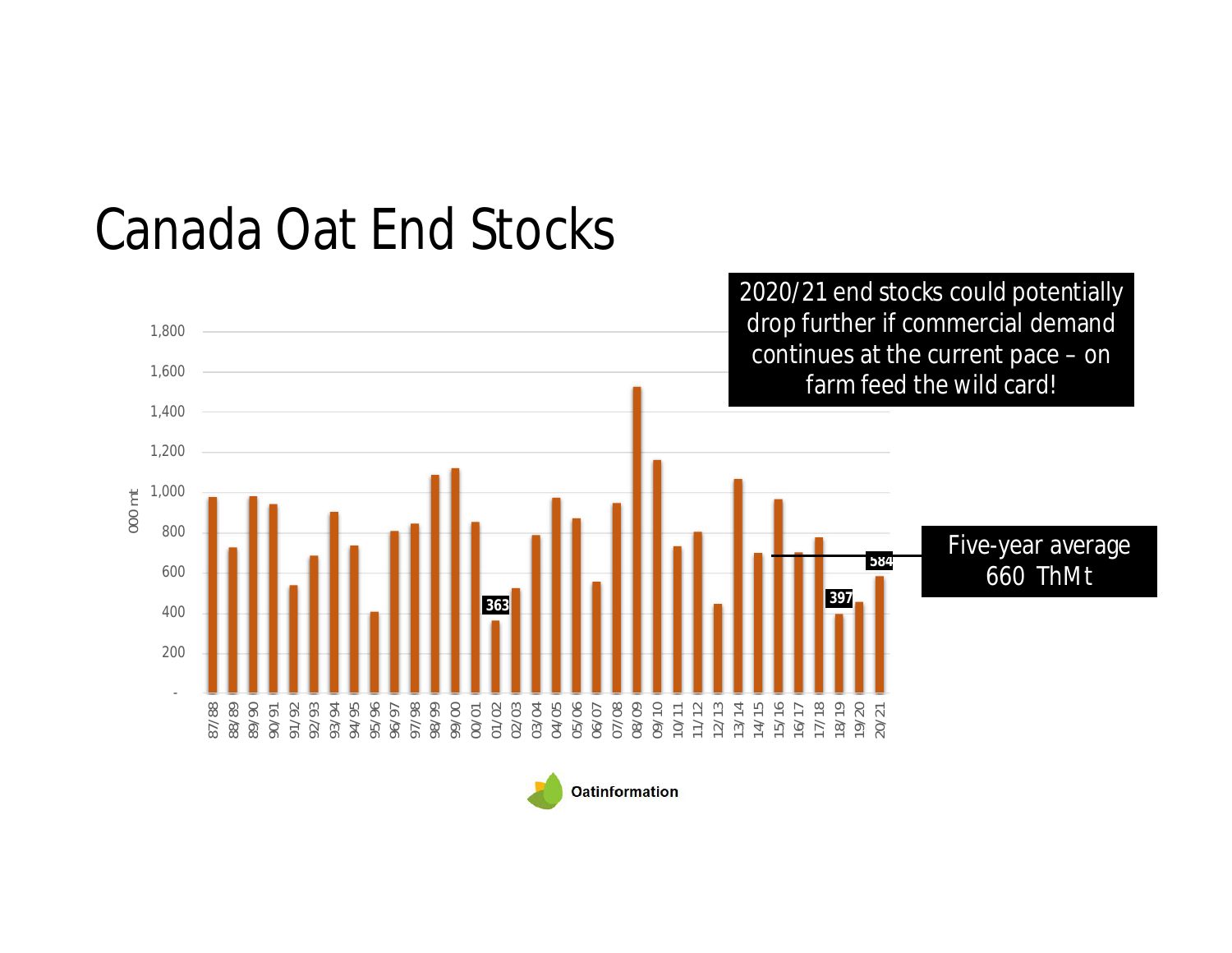# Offshore Raw Canadian Oats Exports

- This category has been driving recent total Canadian oat export gains.
- Mexico the leading importer followed by Japan.
- Three years of Aussie drought has helped Canadian exports production recovery this year could see Australia recapture some lost markets.
- Chinese oat import demand nowhere insight and unlikely to surface anytime soon for Canada.
- Chile likely not a long term buyer of Canadian oats.

![](_page_19_Picture_6.jpeg)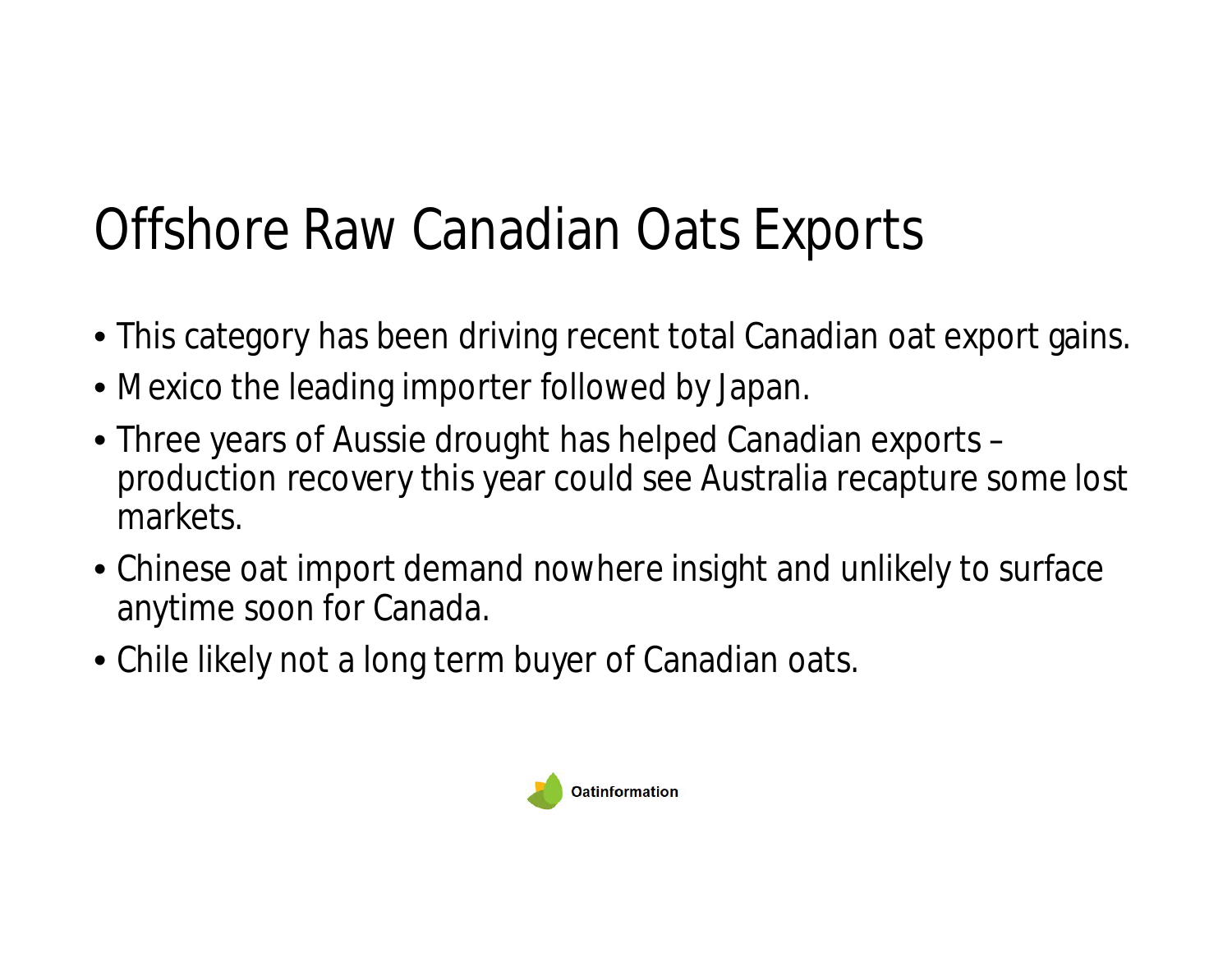## Canadian Offshore Raw Oat Export Trends

![](_page_20_Figure_1.jpeg)

![](_page_20_Picture_2.jpeg)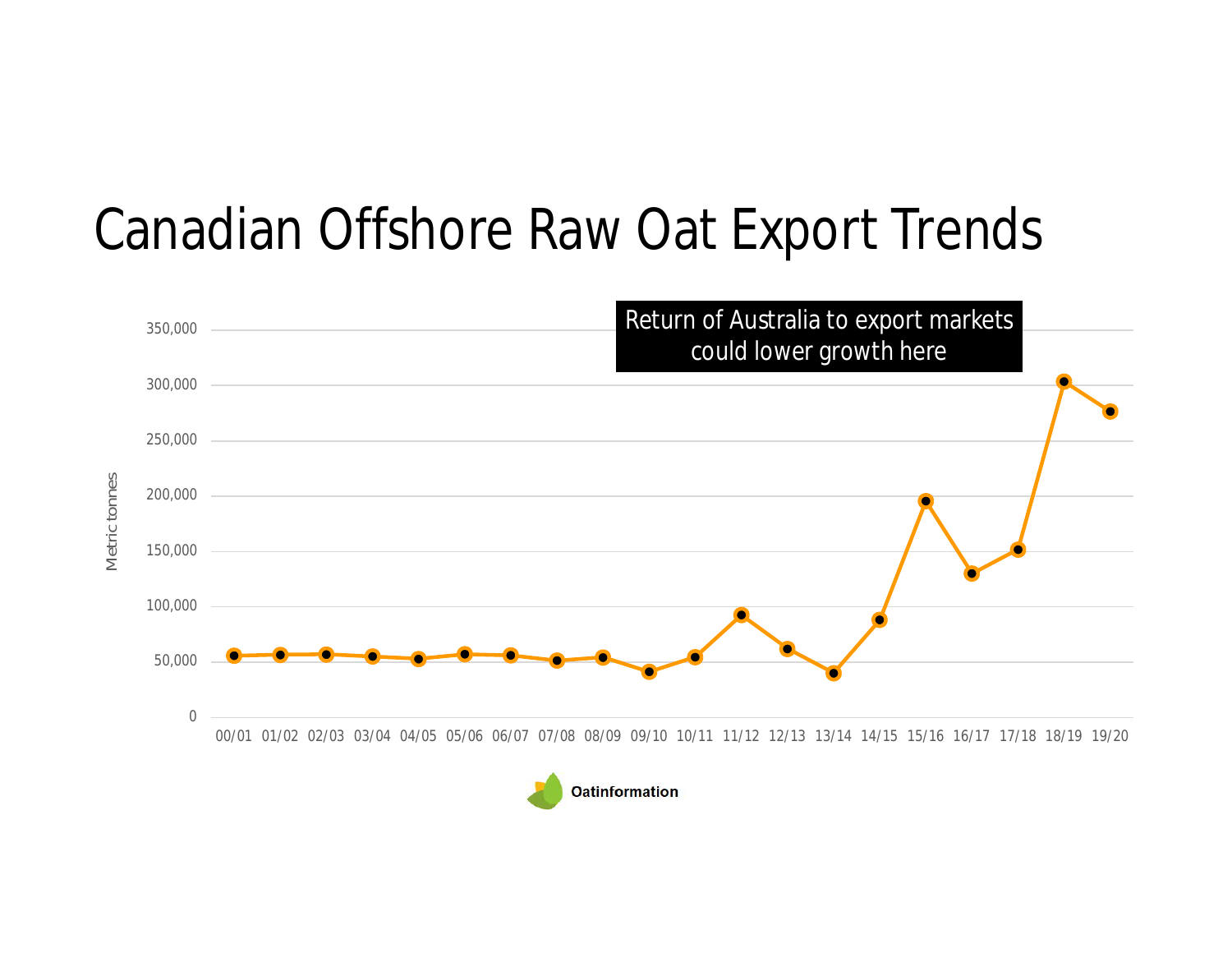#### Canadian Offshore Raw Oat Exports – 5-year Average

![](_page_21_Figure_1.jpeg)

![](_page_21_Picture_2.jpeg)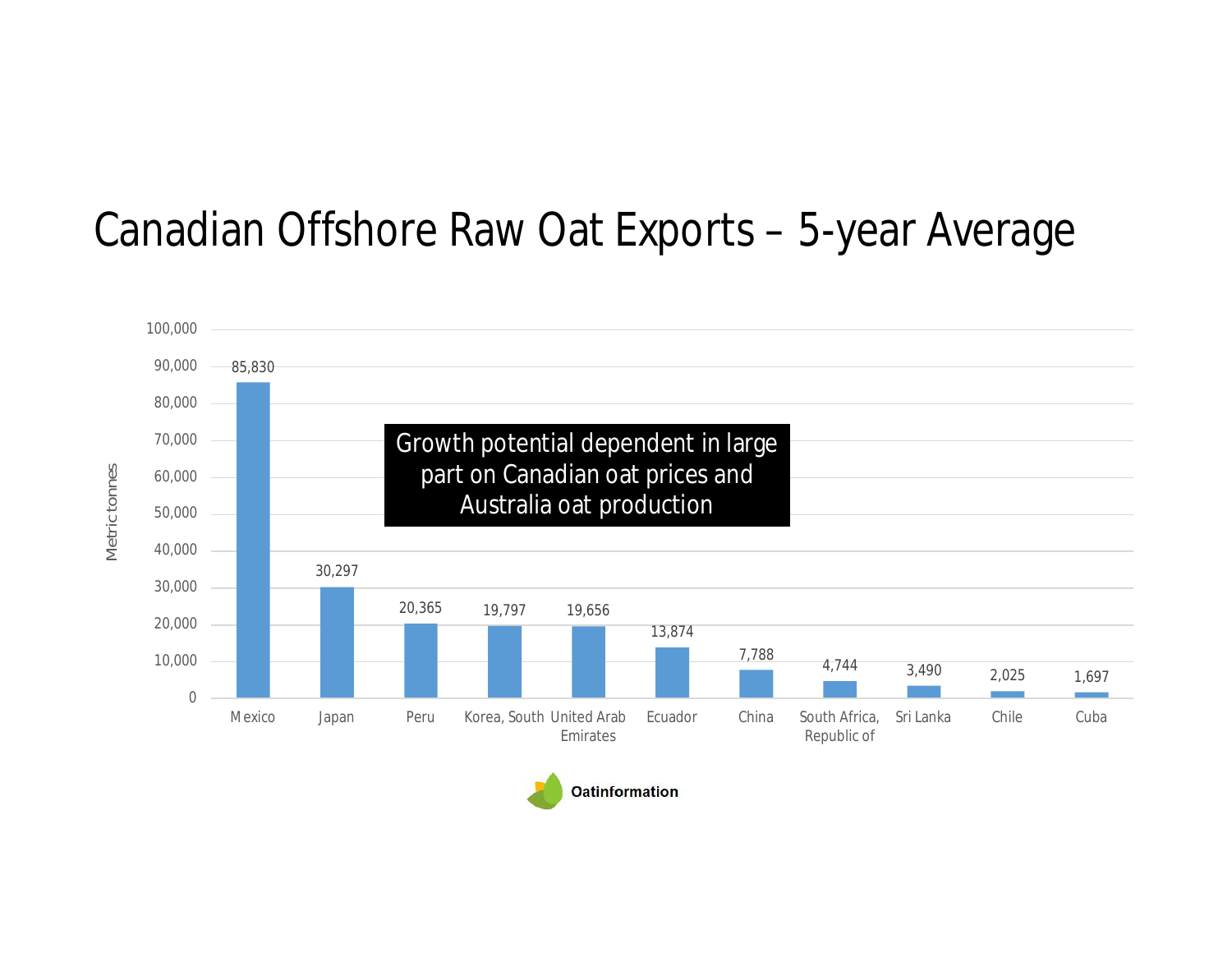| Crop Year (Aug-Jul) |       |       |       |       |       |         |                    |       | Year to-date (Aug-Nov) |         |  |  |
|---------------------|-------|-------|-------|-------|-------|---------|--------------------|-------|------------------------|---------|--|--|
| 15/16               | 16/17 | 17/18 | 18/19 | 19/20 |       |         | 20/21              | 19/20 | Chge                   | MT Chge |  |  |
| 357                 | 360   | 398   | 399   | 444   | 392   | 2.8%    | 159                | 133   | 19.1%                  | 25.4    |  |  |
| 62                  | 60    | 68    | 62    | 74    | 65    | 5.1%    | 34                 | 24    | 42.0%                  | 10.0    |  |  |
| 418                 | 420   | 466   | 461   | 518   | 457   | 3.1%    | 193                | 157   | 22.6%                  | 35.5    |  |  |
|                     |       |       |       |       |       |         |                    |       |                        |         |  |  |
| 1,147               | 1,255 | 1,198 | 1,013 | 1,028 | 1,128 | $-1.7%$ | 473                | 459   | 3.0%                   | 13.7    |  |  |
| 195                 | 130   | 152   | 304   | 277   | 211   | 11.5%   | 284                | 93    | 206.6%                 | 191.3   |  |  |
| 228                 | 257   | 282   | 428   | 486   | 336   | $-1.4%$ | 178                | 148   | 20.4%                  | 30.2    |  |  |
| 1,571               | ,642  | ,631  | 1,745 | 1,791 | 1,676 | $-0.8%$ | 935                | 699   | 33.6%                  | 235.2   |  |  |
|                     |       |       |       |       |       |         |                    |       |                        |         |  |  |
| 1,990               | 2,062 | 2,097 | 2,206 | 2,309 | 2,133 | 0.0%    | 1,127              | 856   | 31.6%                  | 270.7   |  |  |
|                     |       |       |       |       |       |         | 5 yr avg CAGR 5 yr |       |                        |         |  |  |

#### Canada Oat and Oat Product Exports

\*Flake, flour and groats A good portion of the large YOY gains tied to COVID

![](_page_22_Picture_4.jpeg)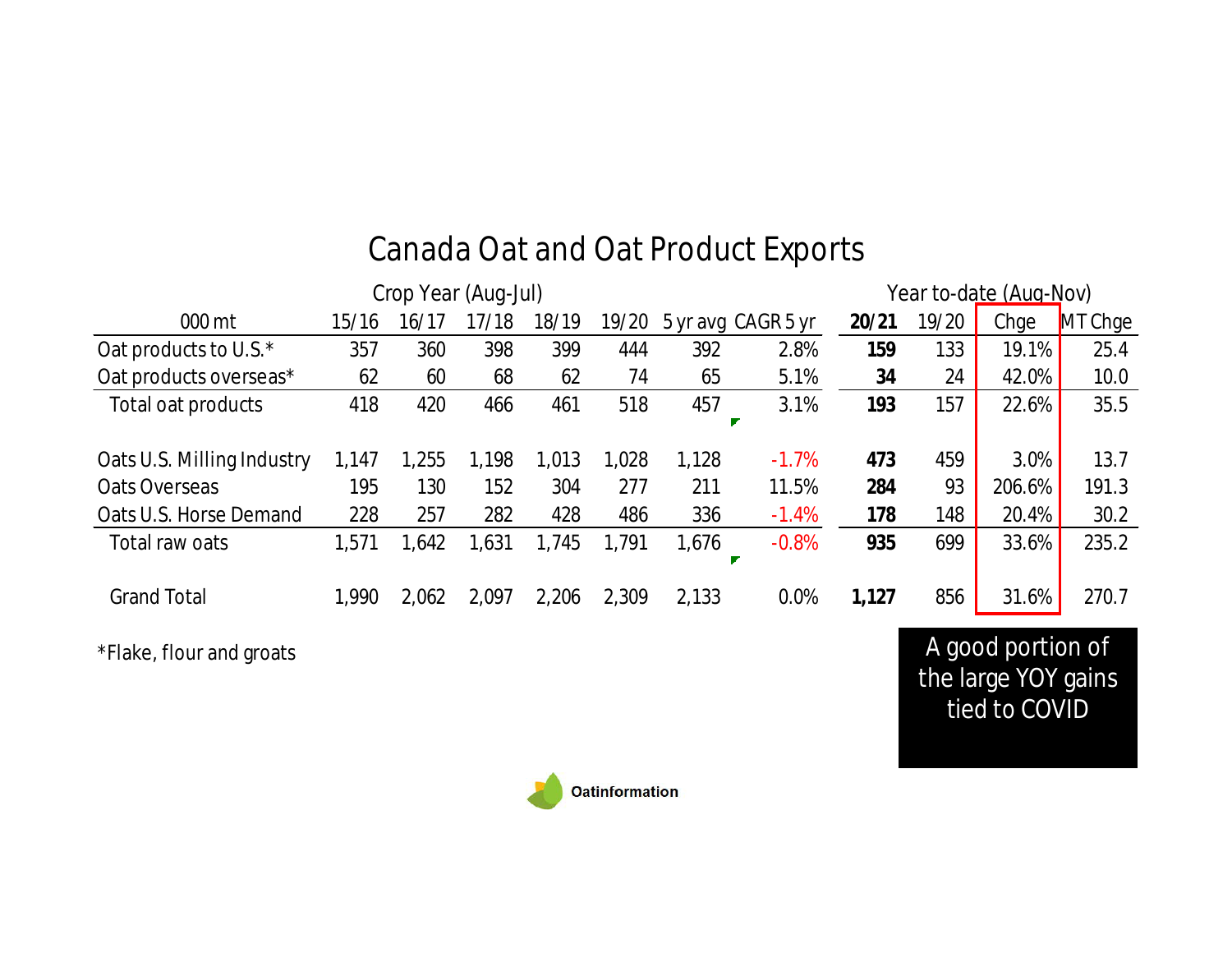## US Oats Production

![](_page_23_Figure_1.jpeg)

![](_page_23_Picture_2.jpeg)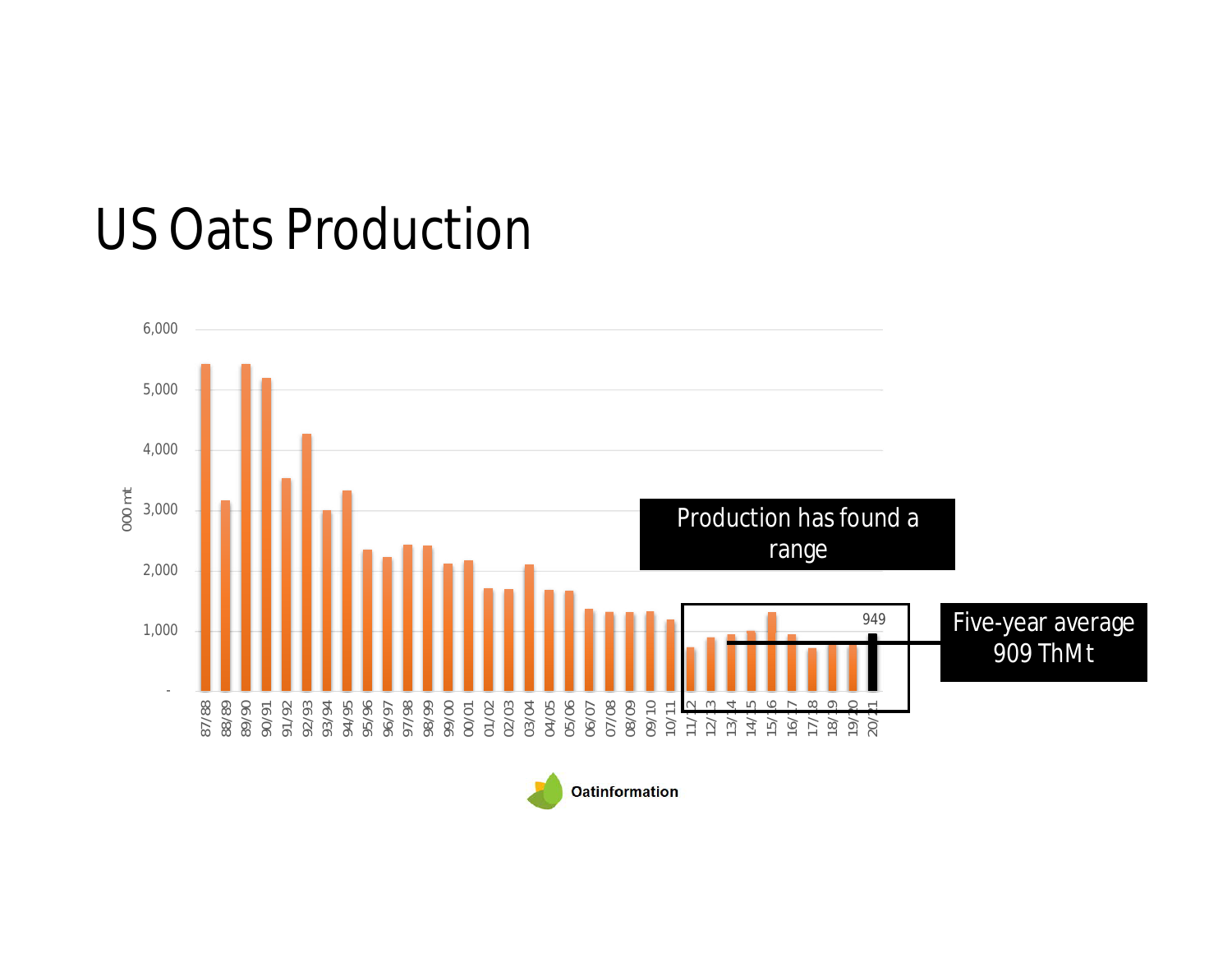## Mexico Oat Imports

#### Canada's second largest import market

|           |        |         |                          | Jan-Dec |                |          | YTD Jan-Nov |              |                          |         |         |
|-----------|--------|---------|--------------------------|---------|----------------|----------|-------------|--------------|--------------------------|---------|---------|
|           |        |         |                          |         |                |          | 5 yr        | % of         |                          |         |         |
| MT        | 2015   | 2016    | 2017                     | 2018    | 2019           | 5 yr avg | CAGR        | total        | 2020                     | 2019    | YOY Chg |
| Canada    | 37,869 | 103,454 | 2,747                    | 148,443 | 143,503        | 87,203   | 30.5%       | 65.9%        | 170,281                  | 150,603 | 13%     |
| Australia | 30,334 | 0       | 112,388                  | 106     |                | 28,565   | $-100.0\%$  | 21.6%        | $\overline{\phantom{a}}$ |         | 0%      |
| <b>US</b> | 2,241  | 20,199  | 16,964                   | 12,074  | 8,116          | 11,919   | 29.3%       | 9.0%         | 6,210                    | 7,288   | $-15%$  |
| Chile     | 22,224 |         | $\overline{\phantom{0}}$ | 1,250   | $\blacksquare$ | 4,695    | $-100.0\%$  | 3.5%         | $\blacksquare$           |         | 0%      |
| Finland   |        |         |                          |         |                |          |             | 0.0%         | 148                      |         | 0%      |
| Total     | 92,668 | 123,652 | 132,099                  | 161,872 | 151,619        | 132,382  |             | 10.3% 100.0% | 176,492                  | 157,891 | 12%     |
|           |        |         |                          |         |                |          |             |              |                          |         |         |

Record high

Oatinformation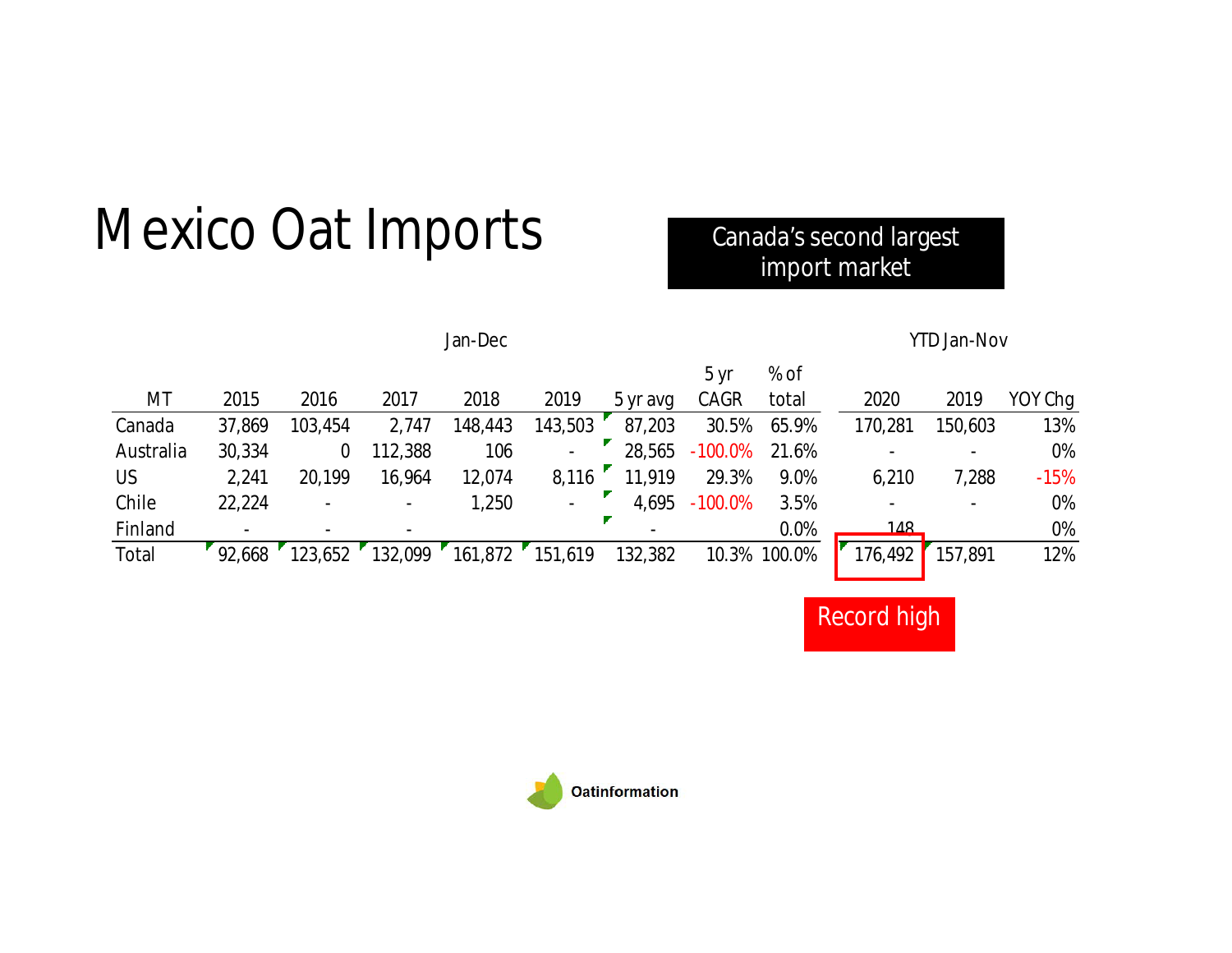![](_page_25_Figure_0.jpeg)

#### Manitoba Oat Price Trends

![](_page_25_Picture_2.jpeg)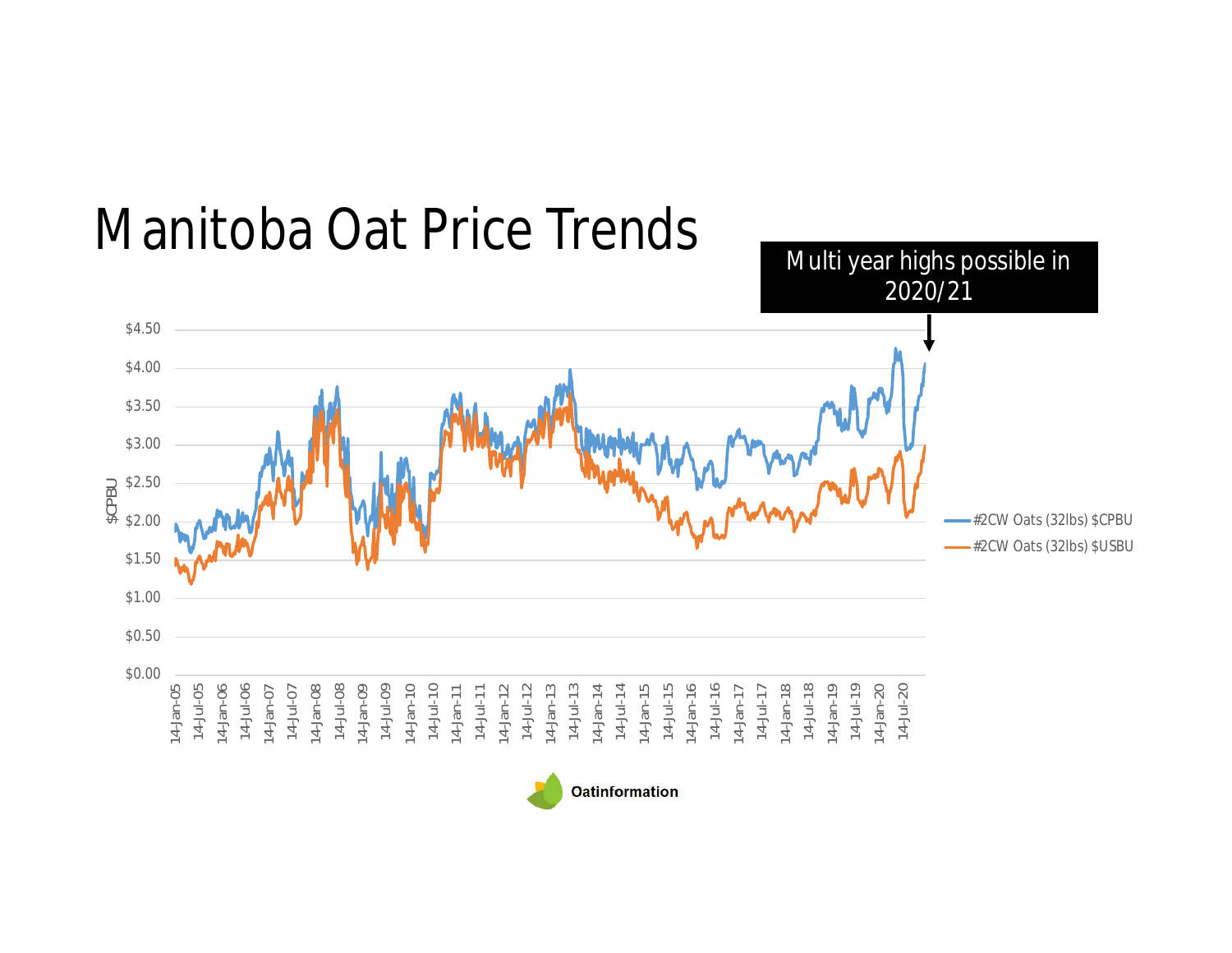#### Manitoba Seasonal Oat Price Trends

![](_page_26_Figure_1.jpeg)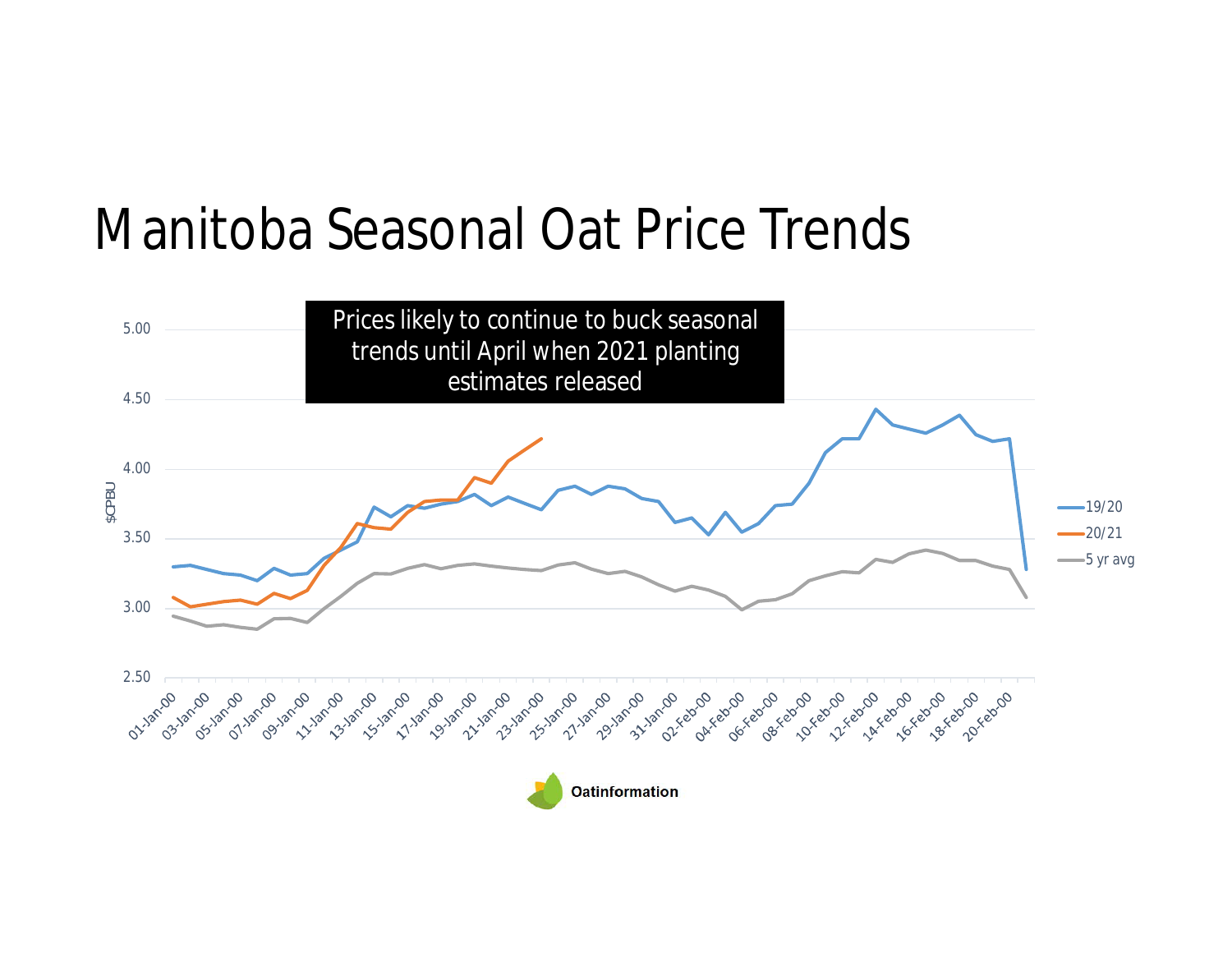#### EU/UK Oat Price Trends

![](_page_27_Figure_1.jpeg)

![](_page_27_Picture_2.jpeg)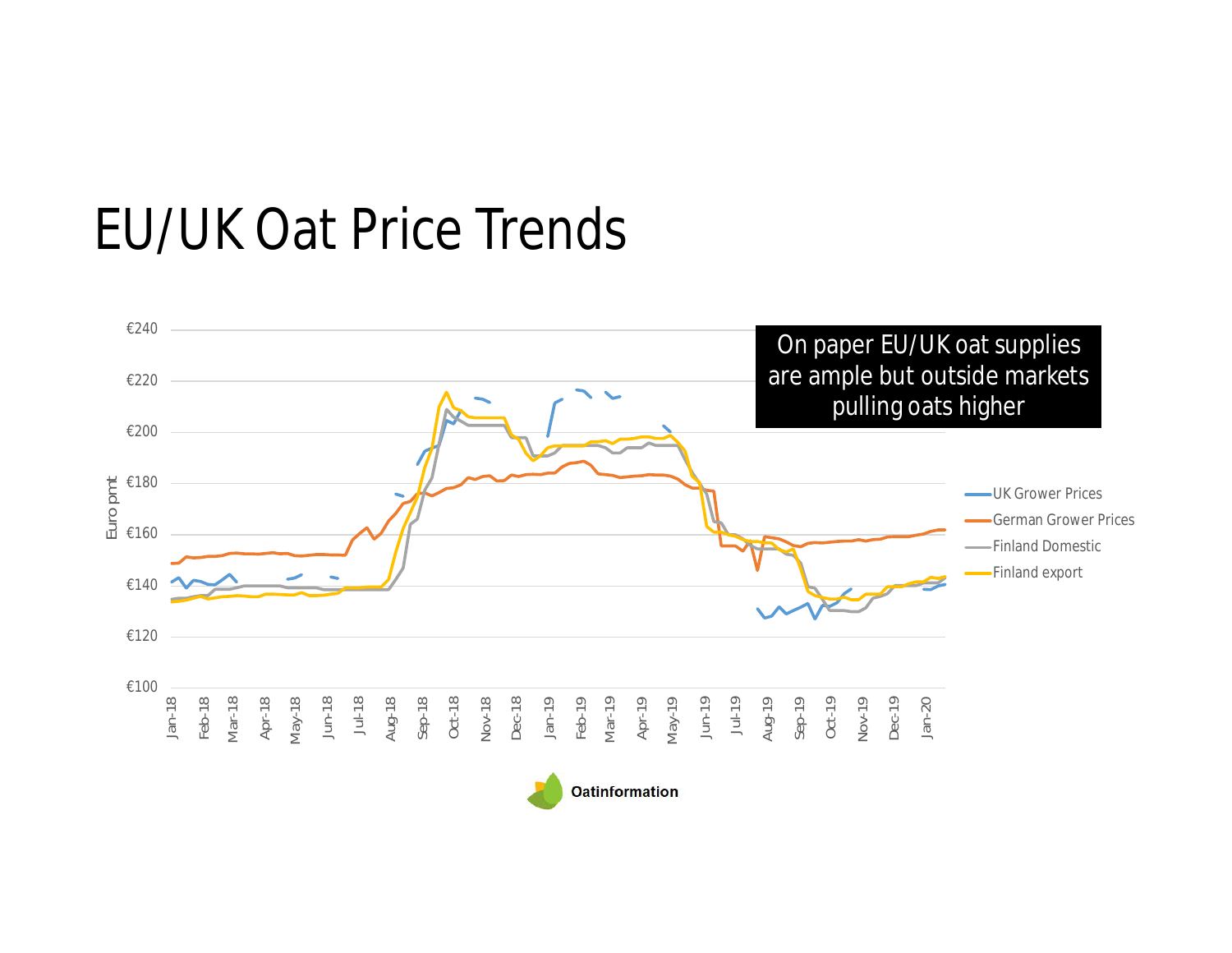#### Oat Price Trends Major Global Oat Markets

![](_page_28_Figure_1.jpeg)

![](_page_28_Picture_2.jpeg)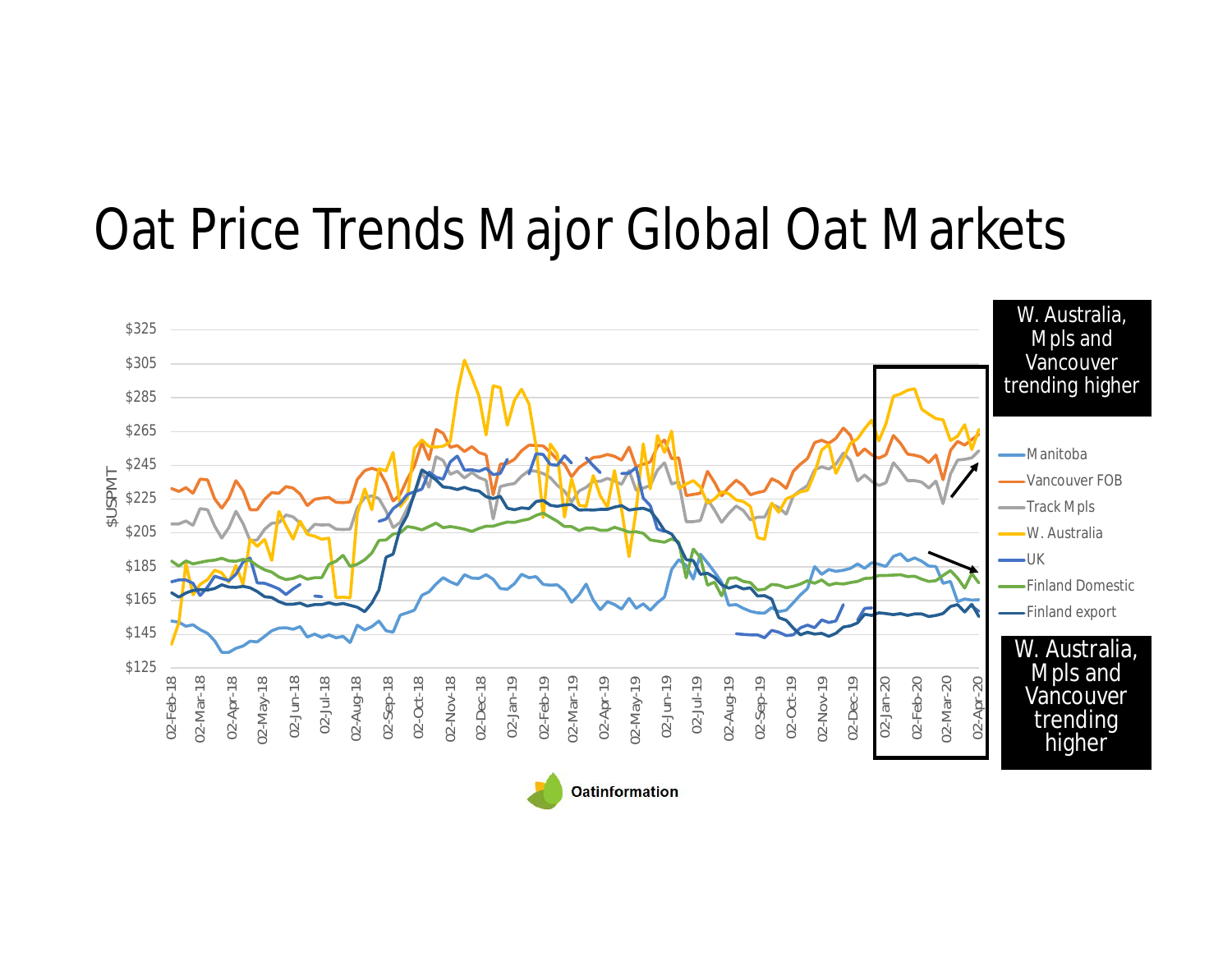![](_page_29_Figure_0.jpeg)

![](_page_29_Picture_1.jpeg)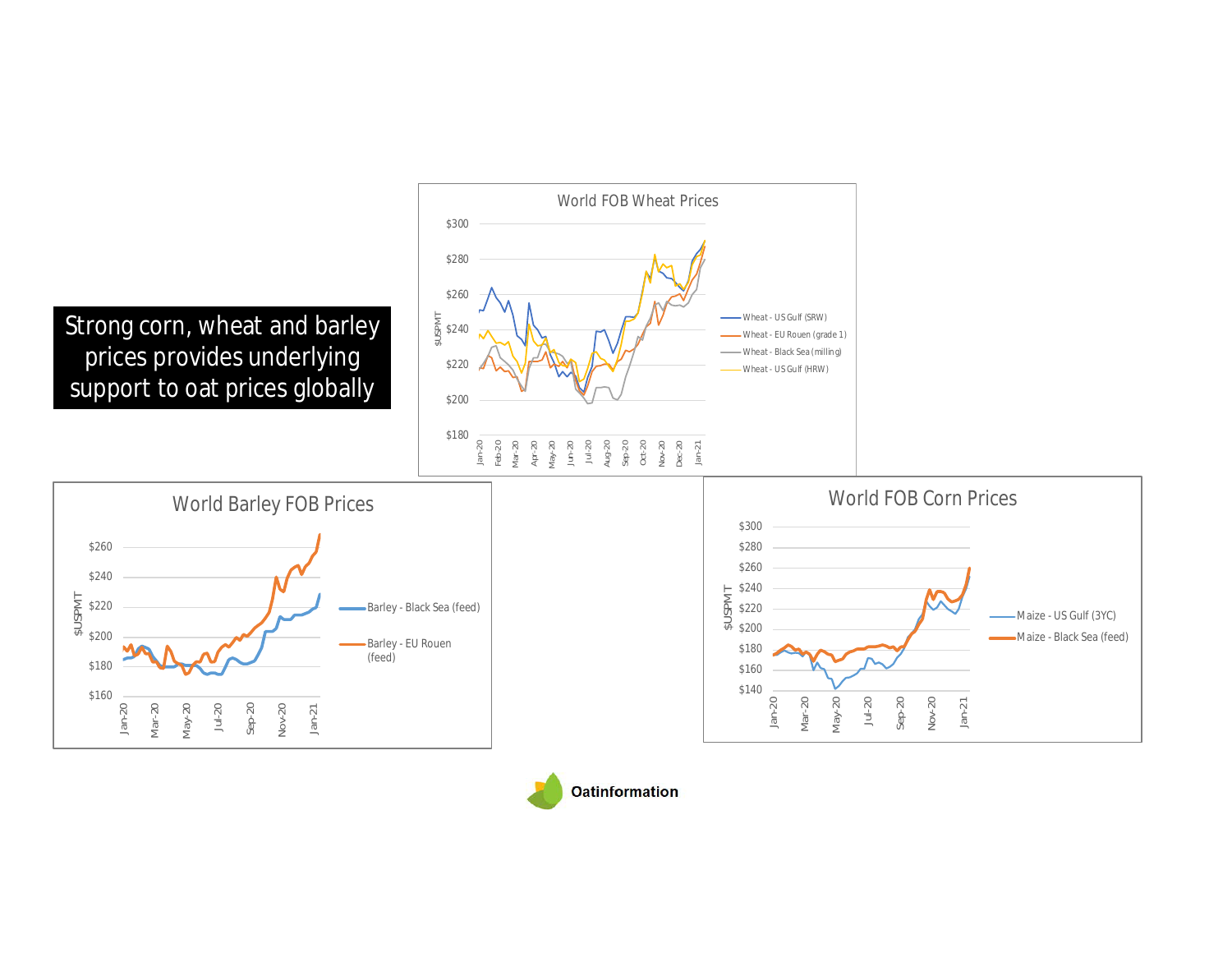![](_page_30_Picture_0.jpeg)

# Oat Market Wild Cards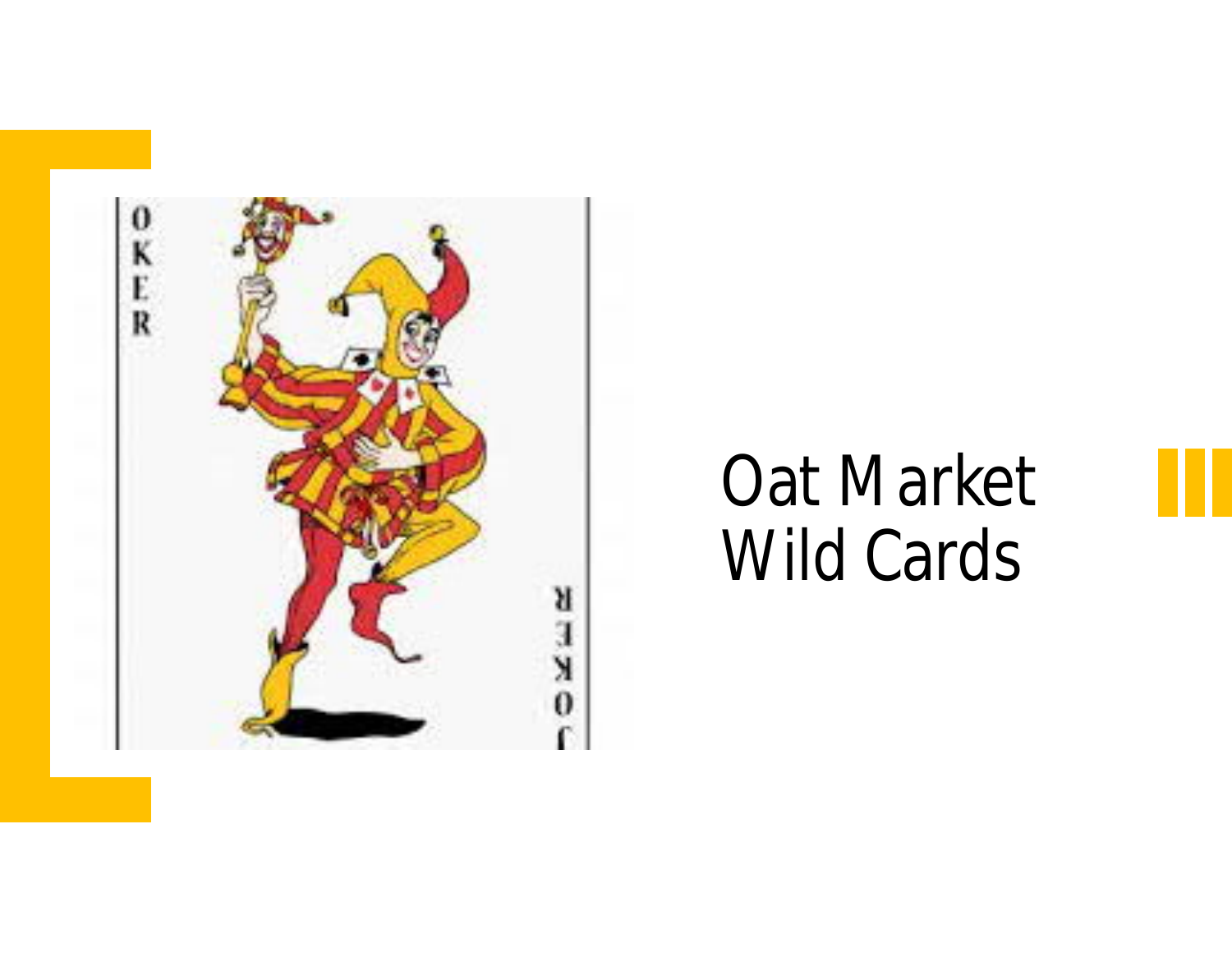# Chile

- Chile is the second largest exporter of oat products in the world behind Canada.
- Less than ideal 2020 oat crop production resulted in the large oat imports.
- Further issues with the 2021 crop a major concern, harvest approaching.
- Oat imports have reached a record high of 150,000 YTD with more buying expected.
- Demand for Canadian oats will potentially remain strong deep into 2022 if current oat crop smaller than expected. Australia and EU possible suppliers.
- Current oat milling economics likely unsustainable for Chile oat Millers longer term

![](_page_31_Picture_7.jpeg)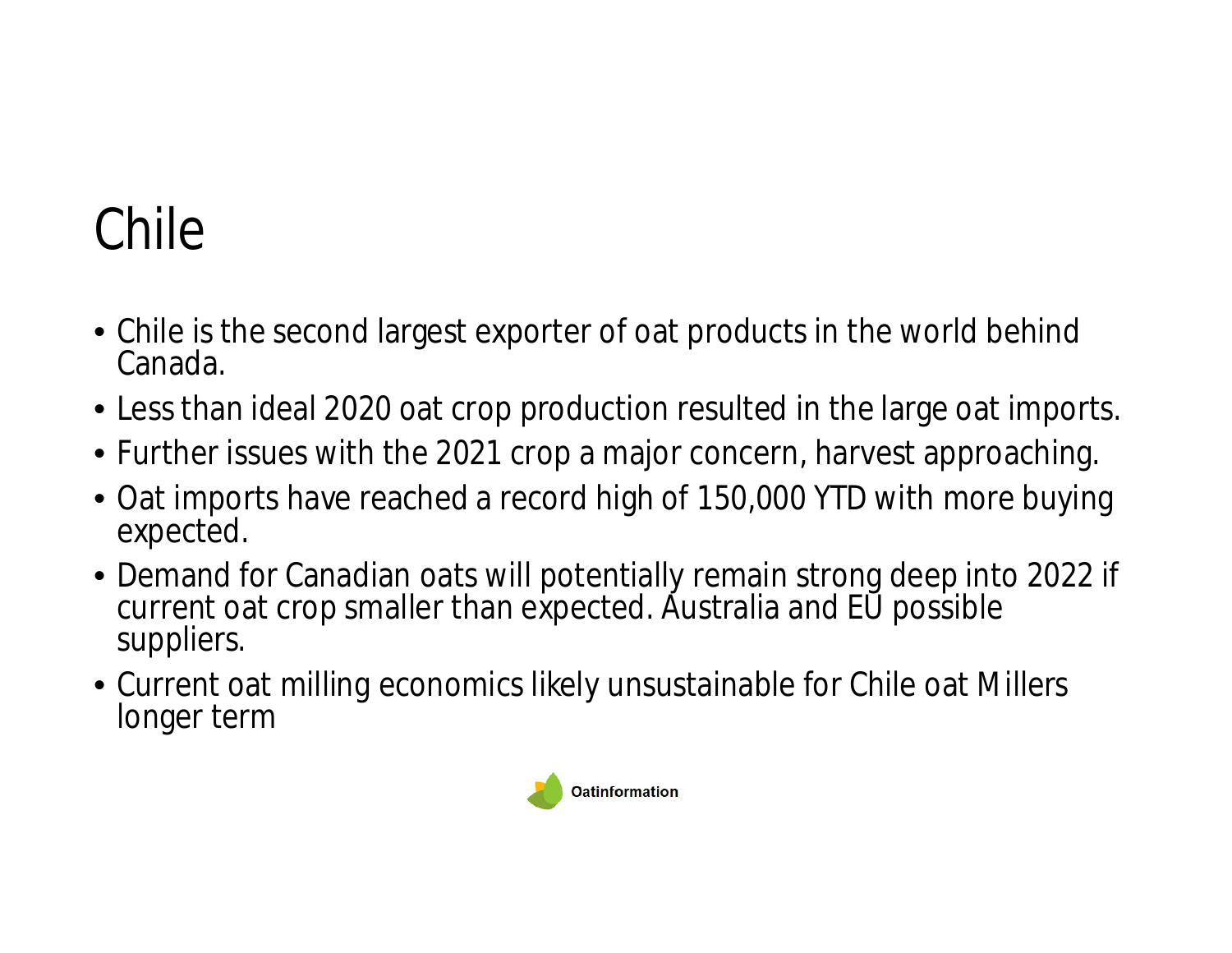![](_page_32_Figure_0.jpeg)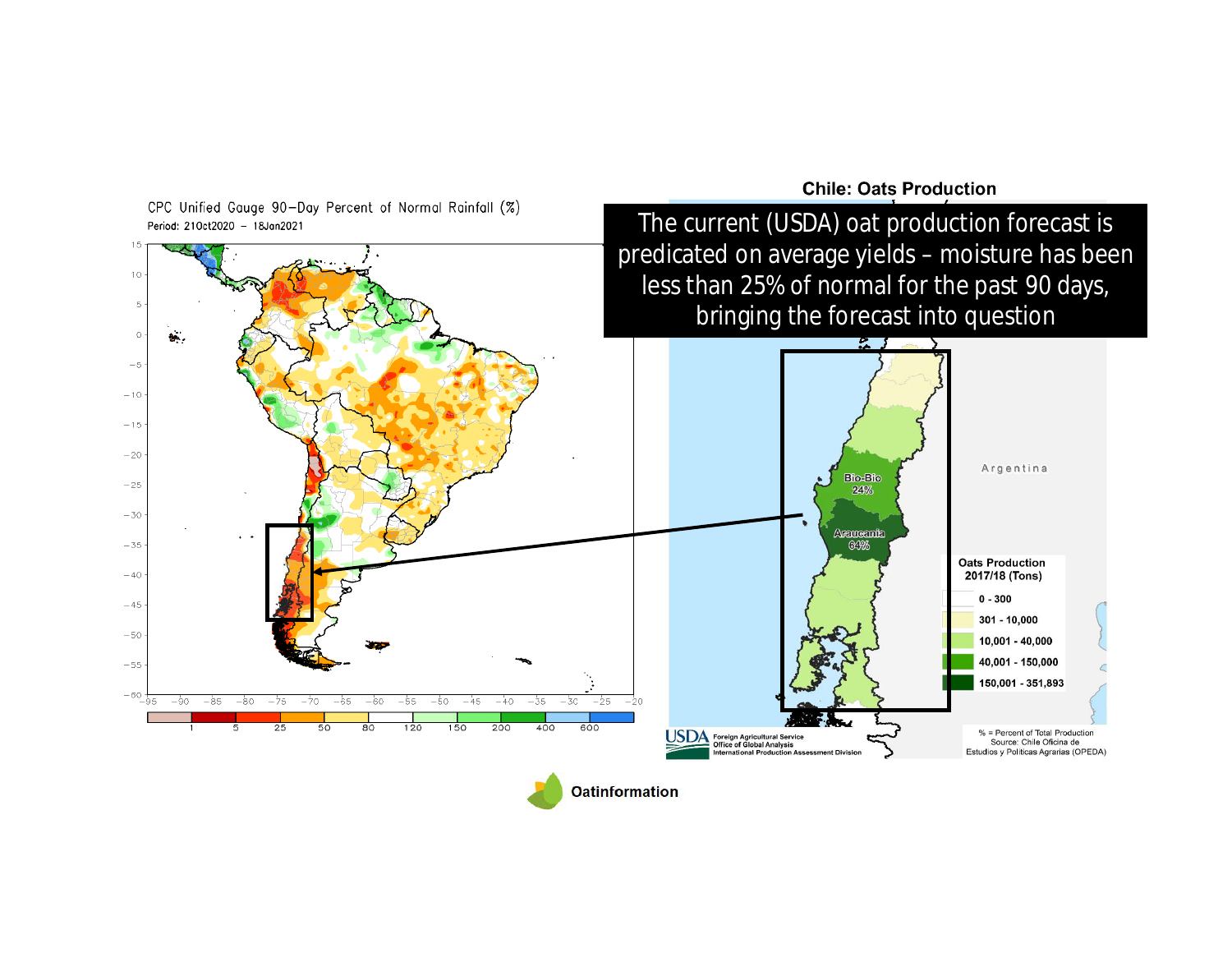![](_page_33_Figure_0.jpeg)

![](_page_33_Picture_1.jpeg)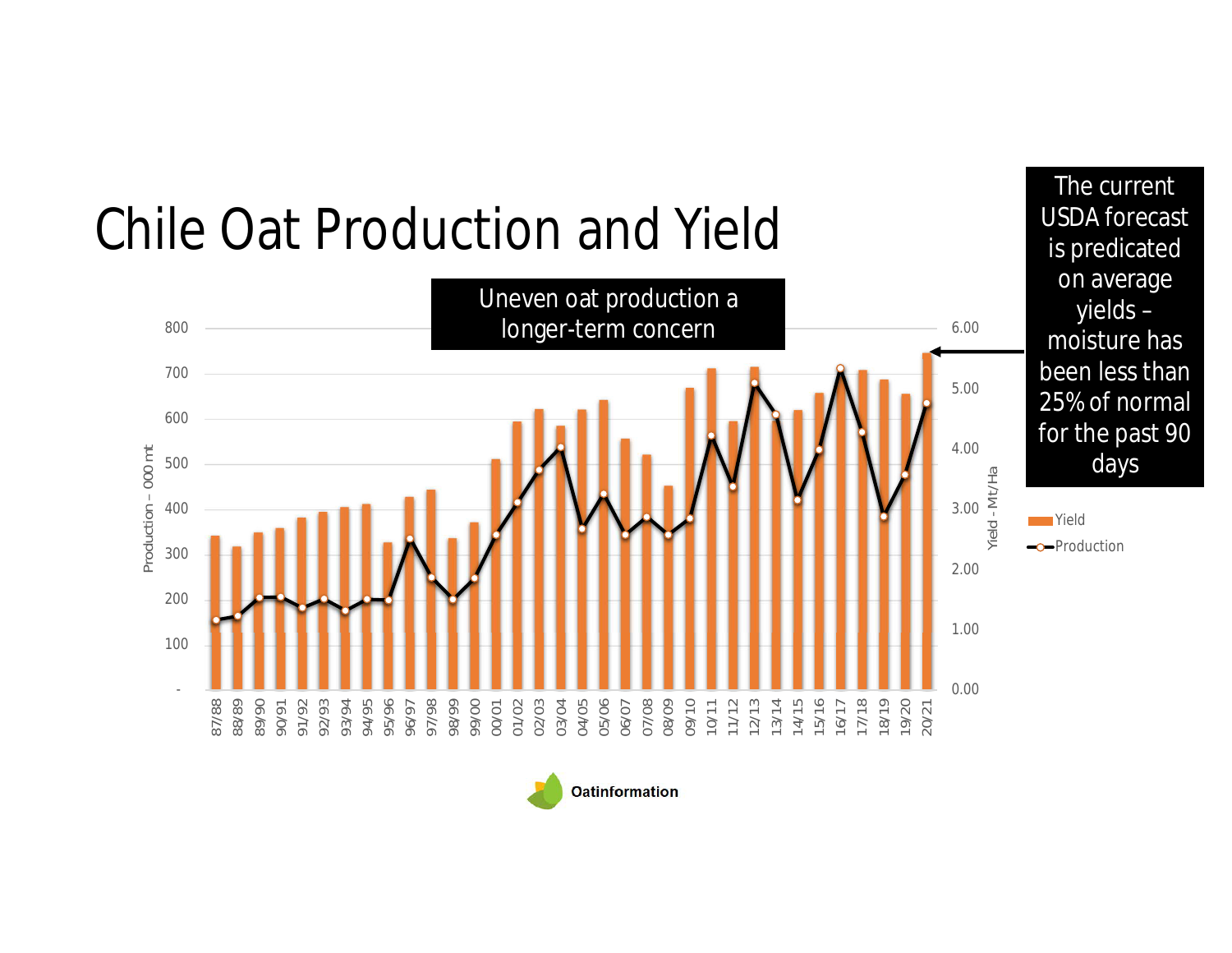# **Oat Milk**

- Demand is skyrocketing as consumers turning towards plant-based foods.
	- Global oat milk demand is forecast to rise at an annual rate of 13.4% from 2021 to 2027.
	- This will directly drive raw oat and oat product use steadily higher.
- When compared other beverages , oats have an advantage
	- "Because oat crops have a smaller environmental impact than dairy, almond, and soy, oat milk is also a more sustainable option," registered dietitian Jess Cording, M.S., R.D., CDN, once told mbg."

![](_page_34_Picture_6.jpeg)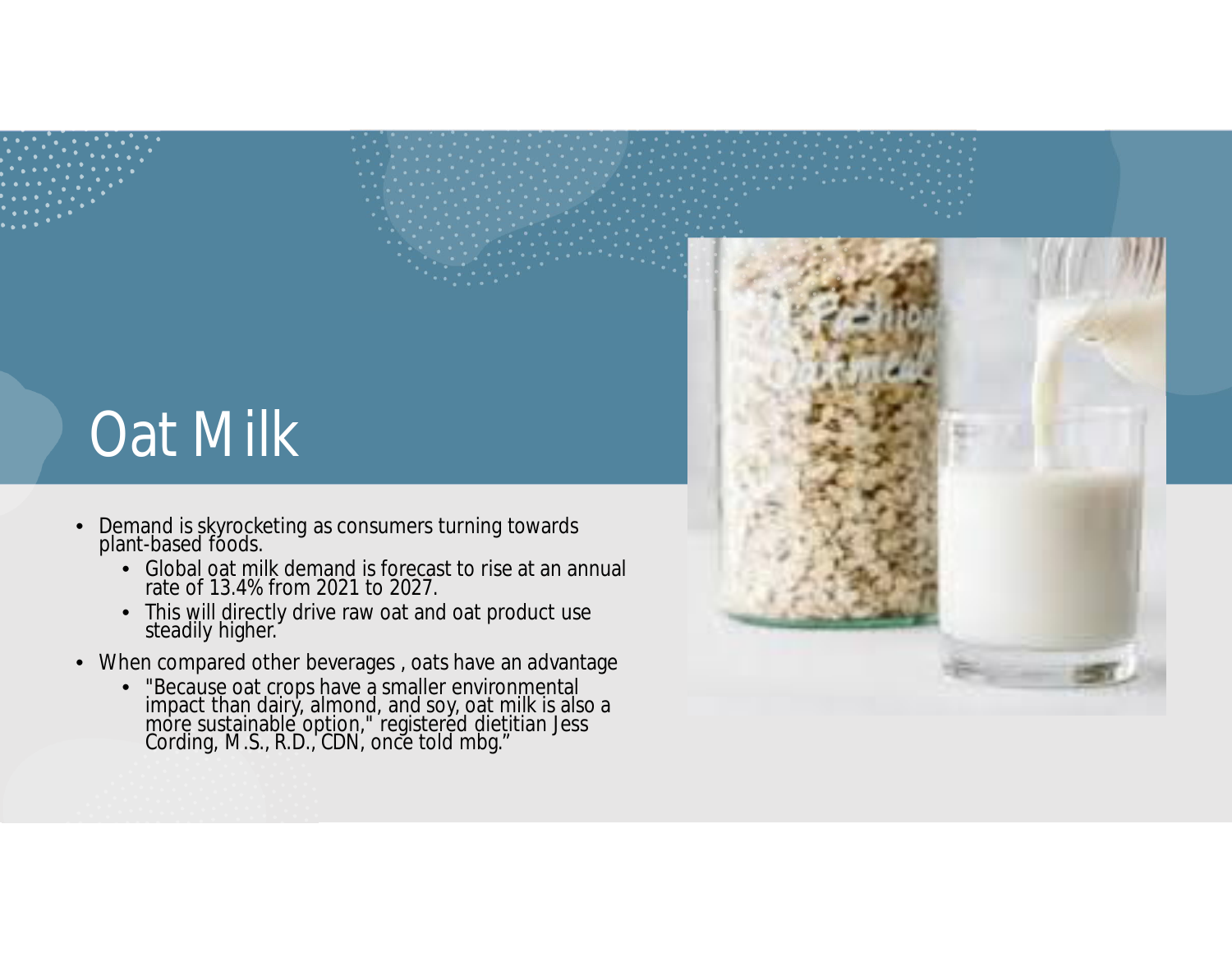![](_page_35_Picture_0.jpeg)

# Oat Market Oultook

- Global oat prices will trade steady to higher until 2021 oat plantings revealed
- Oat areas needs to keep pace with rising commercial oat use
	- This means "consistently" higher oat prices to compete with other crops.
	- Canadian growers have tough choices, oat prices will need keep pace
		- Wheat and barley will be major competitors.
- Global oat food demand forecast to climb in all global regions as consumers look for more "healthy"
- Alternate uses for oats continue to develop
	- Beverages
	- **Fractionation** 
		- Beta Glucan
		- Oils
		- Bran
		- Starch